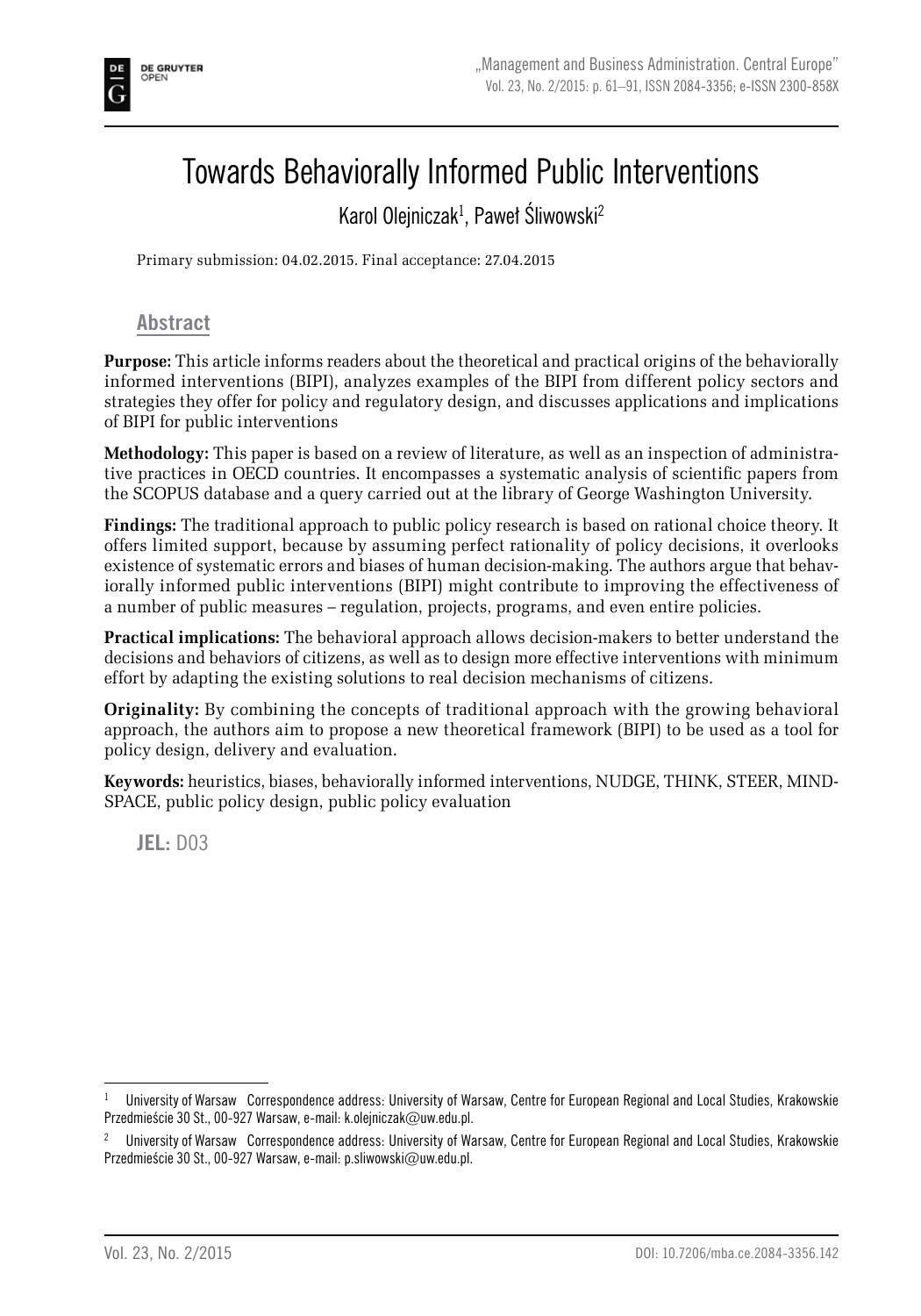## **Introduction**

Public interventions are intended to shape the economy and society in desirable ways (Shafir, 2013a, p.1). They are responses of decision-makers to emerging socio-economic problems and challenges. Interventions are designed to trigger certain change mechanisms that, in turn, should lead to expected effects. In a complex world, it is "a trial and error, problem-solving process" (Bardach, 2006, p. 350) that depends on an in-depth understanding of the problem in question and the context of policy and human behavior, since behaviors are usually the drivers of change mechanisms. In policy analysis jargon, this is called "unpacking [the] black box between policy input and its outputs" (Astbury and Leeuw, 2010).

The understanding of effective policy mechanisms can be developed through the use of research findings – empirical studies, evaluations of public interventions, and regulatory impact analyses. This practice has been developing in public administrations across the world as "evidence-based policies" (Davies et al., 2009; Saussois, 2003; Shillabeer et al., 2011; Yanow, 2007). The European Union and the OECD have been strongly promoting it as a good practice (OECD, 2007).

Unfortunately, the traditional approach to public policy research, based on rational choice theory, does not offer a reliable explanation for the real mechanism that determines the effects of public interventions. It assumes that people have an unchanging set of preferences; they are guided by personal utility and make insightful, well-calculated decisions based on prior careful planning (Amadae, 2007). The latest empirical findings of cognitive psychology reveal that these assumptions do not match reality (Kahneman, 2013b). Actual behaviors are the result of heuristics and "rules of thumb" that can lead to systematic errors and biases. Choices can be constructed rather than elicited by social situations (Sunstein, 2000, p. 1–10). Those findings seem to be universal in different socio-economic and institutional contexts. Therefore, a new approach to research on public intervention is needed.

This emerging approach to policy analysis is called , applied behavioral science" (Kahneman, 2013a, p. ix). By combining cognitive psychology with sociology, law and economics, it offers promising insight into the real decision-making of addressees of the interventions.

This new approach has already had an impact on practice. Administrations of the United States, United Kingdom, Denmark, The Netherlands, and France have been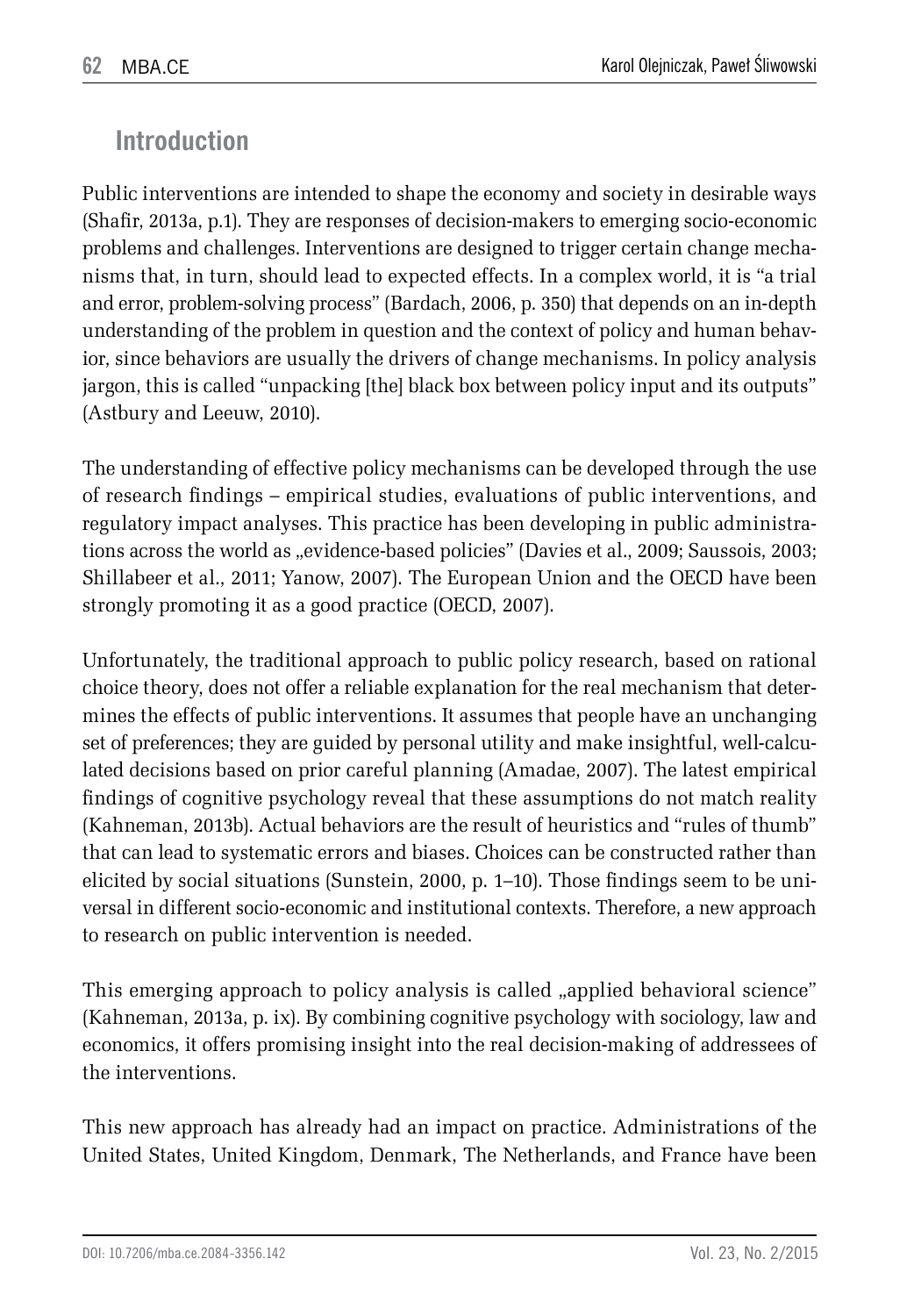successfully experimenting with **Behaviorally Informed Public Interventions (BIPI)** (Lunn, 2014, p. 25–38).

However, this approach is still in its early stages of development, and it suffers all the shortages typical of early stages of idea development. Although there is an abundance of promising examples of uses of this approach, an overview of the practice is missing. Moreover, some researchers criticize this approach by claiming that there is a lack of robust evidence on the effectiveness of nudging strategies. In this view, contrasting with Kahneman's assertions, the 'slow thinking' (the analytical mode) allows citizens to take more accurate decisions (Osman, 2015). The approach also lacks a consistent body of definitions that could be applied to different types of interventions (project, programs, regulations) and a coherent, interdisciplinary methodology. It is developed only for certain fields, e.g., regulations. Behavioral interventions are often portrayed in a simplified and stereotypical way – as a tool with a magical button for manipulating citizens (Mitchell, 2005). Finally, there is a dearth of systematic discussion on what implications this approach will have for the practice of public interventions.

This article aims to contribute to the emerging discussion on the use of **Behaviorally Informed Public Interventions (BIPI)**. It: (1) informs readers about the theoretical and practical origins of the behaviorally informed interventions, (2) analyzes examples of the BIPI from different policy sectors and strategies offered by them for policy and regulatory design, and (3) discusses applications and implications of BIPI for public interventions.

The authors argue that behaviorally informed public interventions (BIPI) might contribute to improving the effectiveness of a number of public measures – regulation, projects, programs, and even entire policies. Just as with any new approach, however, it is not free from unknowns and challenges, which should be the subject of pilot studies and a serious discussion in the context of national public policy.

This paper is based on a review of literature<sup>3</sup> pertaining to public policies and on applied behavioral research, as well as an inspection of administrative practices in OECD countries. It encompasses a systematic analysis of scientific papers from the SCOPUS database, a query carried out at the library of George Washington University and participation in lectures held at the International Simulation and Gaming Association at the University of Delft.

<sup>&</sup>lt;sup>3</sup> The authors would like to express their sincere appreciation to the Polish Agency for Enterprise Development that sponsored the literature review. The research results were primarily presented in book chapter: Olejniczak, K. and Śliwowski, P. (2014). Nadchodzi rewolucja? Analizy behawioralne w interwencjach publicznych. In: A. Haber and K. Olejniczak (eds.), *(R)ewaluacja 2. Wiedza w działaniu*. Warszawa: Polska Agencja Rozwoju Przedsiębiorczości.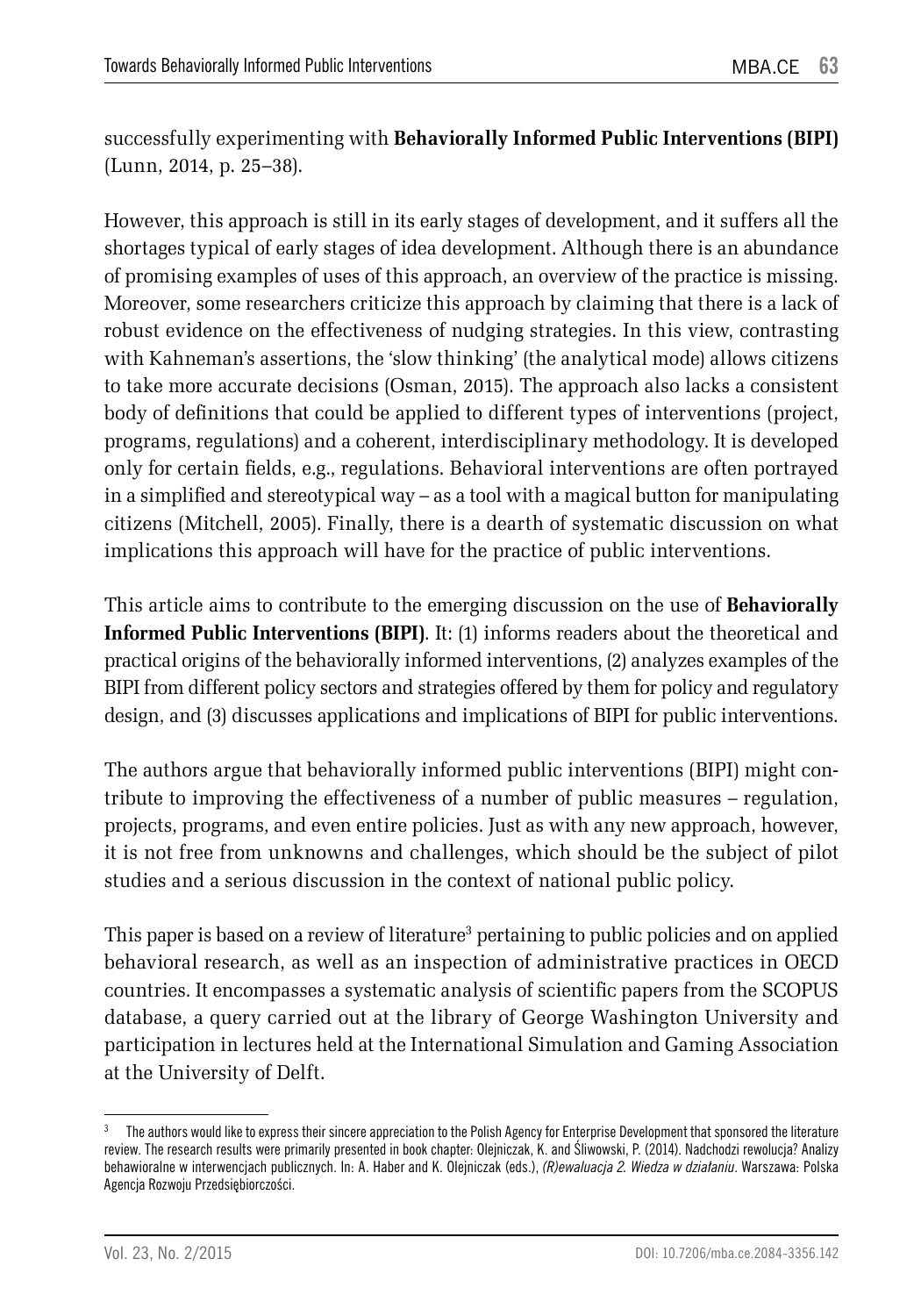The structure of the paper is consistent with its three main objectives. The first part outlines the genesis of the behavioral approach and the main findings of the psychology of decision-making that form the cornerstone of this approach. The second part presents examples of the practical applications of behaviorally-informed public interventions, as well as a summary of behavioral strategies suggested for public programs and regulations. In the final section, the authors examine the implications posed by behaviorally- -informed public interventions for public policy practice, including evaluation.

## **Origins of Behaviorally Informed Interventions**

Public authorities – central and local governments – implement public policies in order to address important socio-economic problems and take advantage of numerous development opportunities available in the country (Hausner, 2008, p. 46–50; Chrabąszcz and Zawicki, 2014).

Public interventions are the main tool of public policy (Tucker, 2005; Howlett, 2011). They take on various forms – from small local projects to substantial government investment programs, from regulations that shape public space within our communities to laws defining our rights and obligations towards the state. Public interventions relate to various aspects of citizens' lives – from education and health services, to security, labor market, economy, infrastructure, and protection of cultural and natural assets.

Interestingly, the logic of public influence behind this great variety of themes and forms is relatively simple. According to Bemelmans-Videc (2007), it boils down to "carrots, sticks, and sermons", which means that interventions are based on positive incentives and sanctions/prohibitions and on providing information/raising awareness. Schneider and Ingram (1990) formulated a more extensive list of public policy tools, namely: (1) tools based on authority (prohibitions, orders), (2) incentives, (3) capacity- -building tools (information, education, training, etc.), (4) persuasion, and (5) learning tools (tools allowing members of the public to experiment with different solutions and, eventually, to find their own optimal solution to a problem).

All of the above types of interventions have one thing in common. Their objective is to encourage specific types of behavior. As assumed by the initiators of an intervention, i.e. the legislator, the local government etc., these shall bring the desired outcomes, conducive to prosperity and social order (Datta and Mullainathan, 2012; Shafir, 2013, p. 1). Past experience shows that the effectiveness of interventions is contingent upon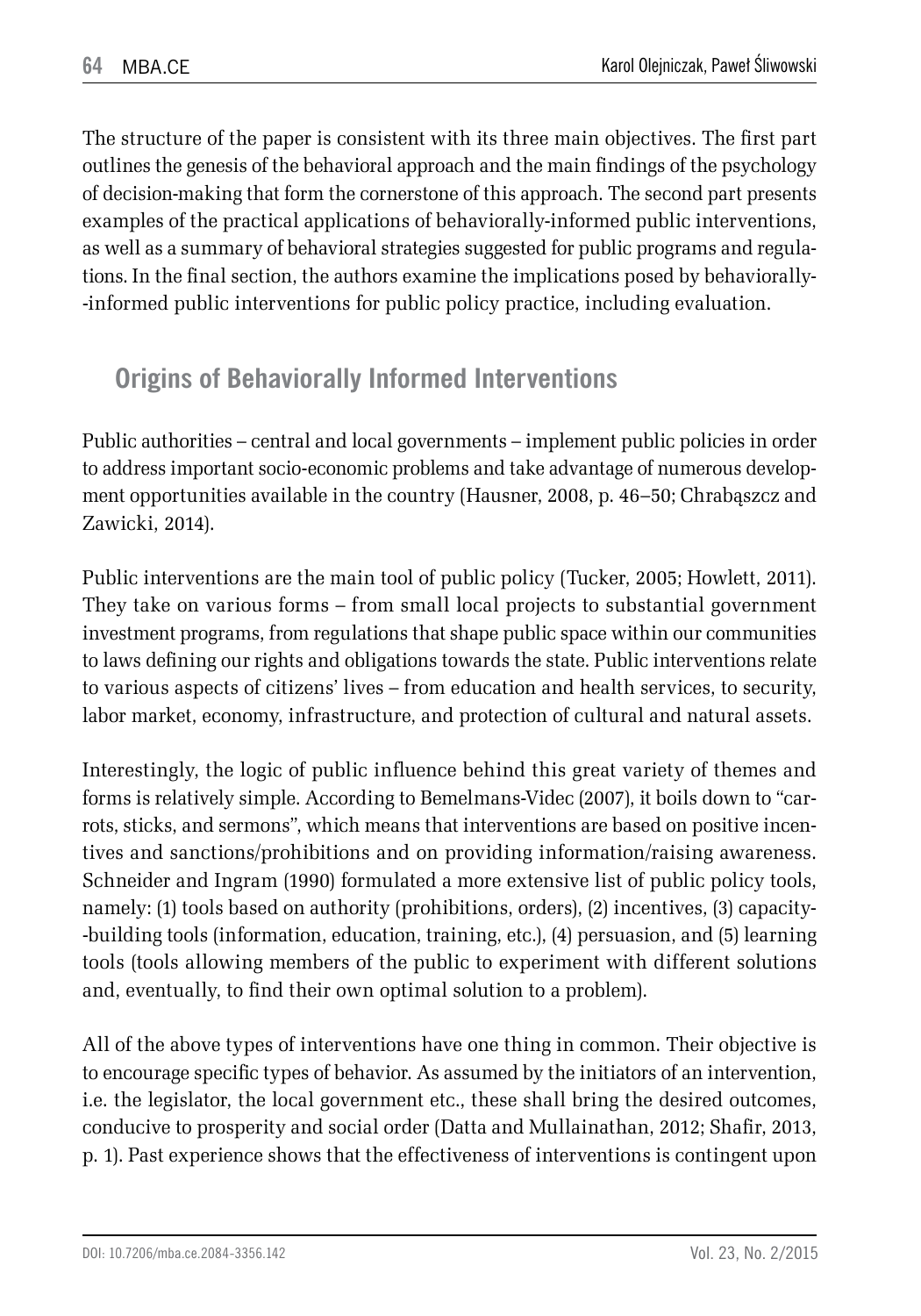understanding the mechanisms of human behavior and decision-making processes (Shafir, 2013, p. 1). In other words, measures taken by public authorities will bring better results if the initiators of interventions adapt their form and logic to the methods applied by citizens in their decision-making processes.

In the currently predominant public policy paradigm, the behavior of intervention recipients is predicted and interpreted through the prism of neoclassical economics, i.e. the so-called rational choice theory. According to this theory, people are rational, their decisions are based on their own interests, and they seek to maximize their benefits while minimizing costs (Amadae, 2007). When we translate these principles into public intervention, we must assume that citizens and stakeholder groups who are the recipients of interventions are mostly egotistic and will react to incentives or prohibitions in a rational and thoughtful manner, calculating profits and losses and weighing all pros and cons (Low, 2011, p. 1–2).

It is clear from the above description and from our own experience that the model of *homo economicus* is idealistic. In normal circumstances, we have limited time for quiet reflection and cannot afford to thoroughly reflect on each action or choice. Furthermore, when the options we face exceed a certain number and a particular level of complexity, instead of a greater freedom of action, we feel overwhelmed – and, paradoxically, our possibilities become narrower as a result of our cognitive limitations (Schwartz, 2004). In fact, as indicated by Jones et al. (2013, p. 3) and Beggs (2013), our decision-making models resemble more the type of reasoning we would associate with the cartoon character Homer Simpson than with *homo economicus*. The behavioral approach attempts, therefore, to infuse realism into the assumptions of the choice theory and to bring them closer to the actual decision-making process and human behavior.

Theoretical foundations of behaviorally-informed public intervention can be traced back to the 1950s and to Herbert Simon's work dedicated to decision-making processes in organizations (Simon, 1997). Criticizing the assumptions of classical economics, he introduced the concept of "bounded rationality" to describe how decisions are made. He also formulated the model of "satisfactory minimum," arguing that, in fact, we are satisfied with simpler, satisfactory, and adequate solutions instead of looking for the best solution (i.e. the optimum), as *homo economicus* would do (Simon, 1956).

Although the work of Herbert Simon has been internationally acclaimed (Nobel Prize in economics), it has never gained ground in mainstream economics or in public policy dominated by the Chicago School.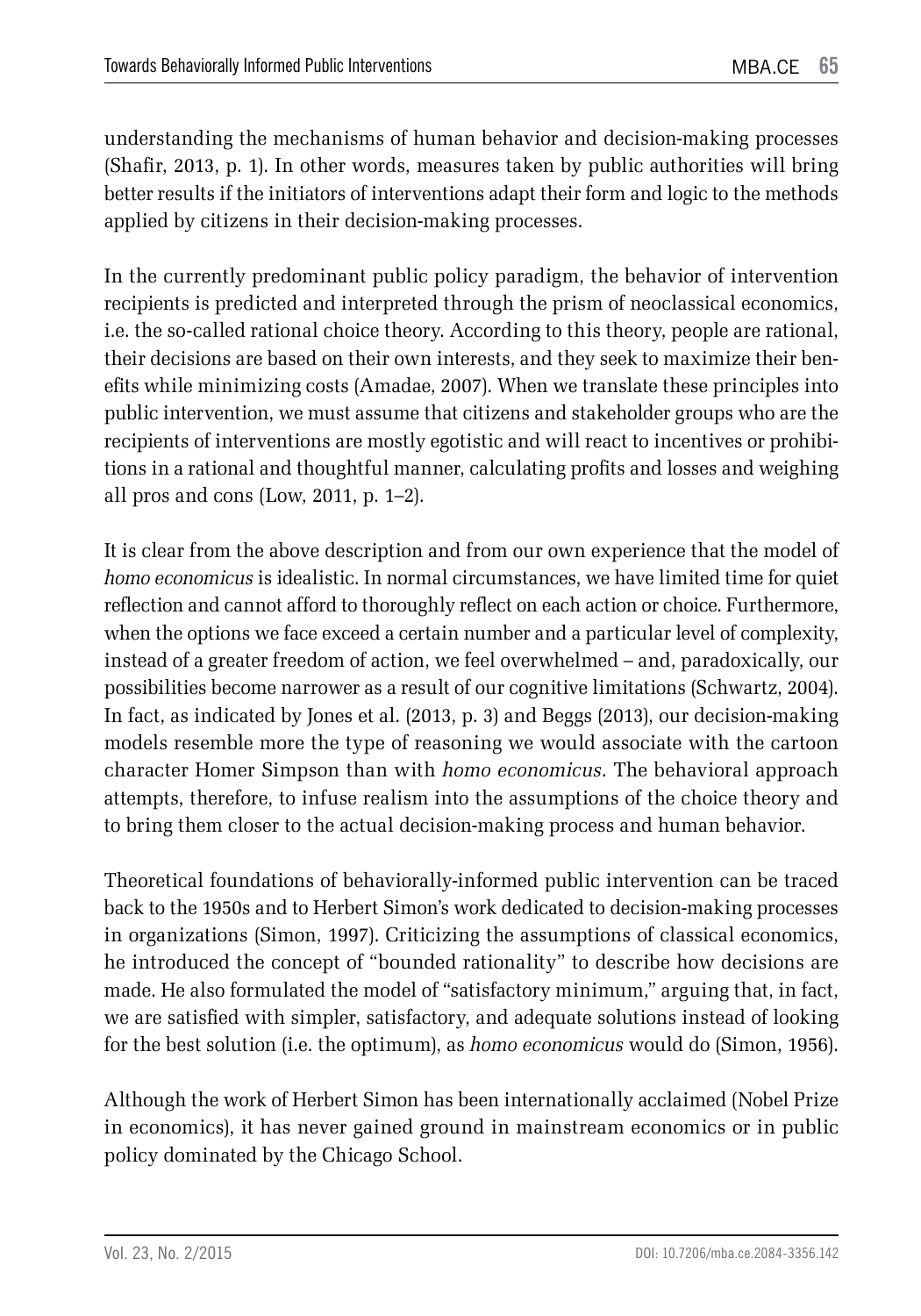A breakthrough came with the results of empirical research conducted by psychologists Amos Tversky and Daniel Kahneman, devoted to the mechanisms of human decision-making in situations of uncertainty (Tversky and Kahneman, 1974). This line of research in cognitive psychology has been developing rapidly since the 1970s. Its most important findings can be summarized in two points.

The first discovery is the "dual system theory", according to which we use interchangeably two modes of thinking when making decisions on a daily basis (see Kahneman, 2013b):

- System 1 (fast, intuitive, level-one thinking) works automatically, with minimal effort and, basically, without our conscious control. This system is based on mental shortcuts – heuristics. They allow us to save time and energy. Nevertheless, they come at a price: they are inaccurate and can result in biases.
- System 2 (slow, reflective, higher-level thinking) allows us to make more informed decisions. It is based on critical reasoning, but requires effort and attention.

These two systems operate interchangeably. Given the number of decisions we make every day, our minds constantly face a choice between saving time and energy on the one hand, and ensuring a greater precision on the other hand.

From the perspective of human actions, including response to public intervention, the problem is not the very existence of the dual system of thinking, but rather our reliance on the first system in situations that require the use of the second (Leong, 2011, p. viii–ix).

Another important finding of cognitive psychology is that human mistakes in decisionmaking are systematic – we are fairly predictable in our bounded rationality (Ariely, 2010). Research in the past few years on decision-making processes has identified dozens of simplification strategies and heuristics, as well as cognitive biases that result from them. The Table 1 shows the four basic heuristics that cause our limitations in evaluation and decision-making.

| <b>Name</b>         | <b>Mechanism</b>                                                                                                                                                               | <b>Examples</b>                                                                                                                                                               |
|---------------------|--------------------------------------------------------------------------------------------------------------------------------------------------------------------------------|-------------------------------------------------------------------------------------------------------------------------------------------------------------------------------|
| Affect<br>heuristic | In economic theory, it is believed that<br>there is a positive correlation between<br>future benefits and the level of risk that<br>market participants are willing to accept. | When a sexual offense is committed by<br>a well-known and widely-respected person<br>(e.g. a famous film director), some people tend<br>to minimize the negative consequences |

**Table 1.** Examples of heuristics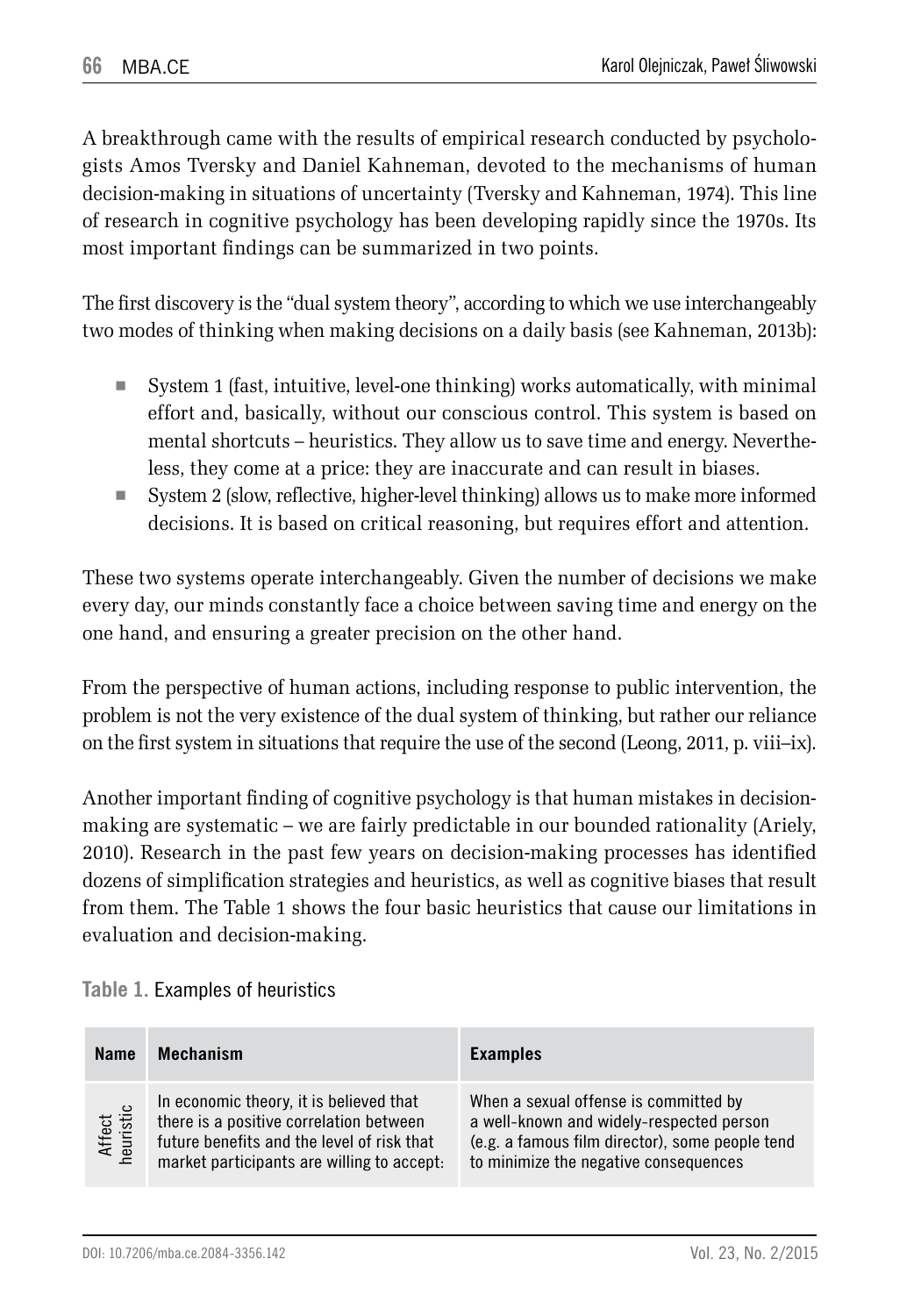|                                           | "the greater the potential gains, the more<br>risk I am ready to take".<br>Experiences conducted by psychologists<br>indicate, however, that the opposite is<br>true. When making decisions and<br>evaluating a situation, we refer to our<br>emotions, experiences and instinctive<br>beliefs. If a particular action (person or<br>situation) brings up positive memories or<br>emotions, we tend to associate it with<br>lower costs and a lesser burden.<br>Conversely, negative associations with<br>an object or phenomenon lead us to<br>assume that its consequences will be<br>more negative. | of the offense and defend the accused<br>(the respect, admiration or other positive<br>emotions that they have had for the offender<br>influence their assessment of the prohibited<br>act). A rebours, if a similar offense is<br>committed by a widely disliked person<br>(e.g. a populist politician known for his roguish<br>ways), members of the public are much more<br>severe in their judgement. Earlier negative<br>feelings towards this person make then judge<br>the person more scathingly.                                                                                                                                                                                                                                                                                                                                                                                                                                                                                                                                                          |
|-------------------------------------------|--------------------------------------------------------------------------------------------------------------------------------------------------------------------------------------------------------------------------------------------------------------------------------------------------------------------------------------------------------------------------------------------------------------------------------------------------------------------------------------------------------------------------------------------------------------------------------------------------------|--------------------------------------------------------------------------------------------------------------------------------------------------------------------------------------------------------------------------------------------------------------------------------------------------------------------------------------------------------------------------------------------------------------------------------------------------------------------------------------------------------------------------------------------------------------------------------------------------------------------------------------------------------------------------------------------------------------------------------------------------------------------------------------------------------------------------------------------------------------------------------------------------------------------------------------------------------------------------------------------------------------------------------------------------------------------|
| <b>Availability heuristic</b>             | When assessing the probability of certain<br>phenomena, we subconsciously rake our<br>memory for similar events from the past.<br>Our opinion is not based on objective,<br>statistically measured probability, but<br>rather on our capability to recall certain<br>phenomena. Therefore, our assessment<br>of the likelihood of an event is determined<br>to a large extent by very recent, well-<br>remembered events, or those that<br>received extensive media coverage,<br>stirred up intense emotions, were widely<br>publicized and discussed, and thus<br>became imprinted in our memory.     | Tourist traffic usually diminishes in areas where<br>there have been recent terrorist attacks (even<br>though – with the exception of a few countries<br>— the threat of terrorism is incidental, we tend<br>to remember discussions and media buzz<br>around an incident, and are willing to change<br>travel plans). A good example is the impact of<br>recent events on tourism in Indonesia: after the<br>bombings at the start of the 21 <sup>st</sup> century,<br>tourist traffic significantly decreased in this<br>part of Asia. The trend was later reversed,<br>following the popularity of the movie entitled<br>"Eat, Pray and Love," whose main character<br>travelled in this region.<br>The same holds true for the subconscious fear<br>of a plane crash. Even though the probability of<br>a car accident is much higher, plane crashes<br>receive a lot of media coverage; they have also<br>been depicted in numerous movies. Therefore,<br>despite the fact that aircraft accidents are rare,<br>many people believe them to be a real threat. |
| Representativeness<br>heuristic           | We tend to believe that particular<br>phenomena, features of character or<br>objects are more likely to occur if they<br>remind us of the population they<br>represent.                                                                                                                                                                                                                                                                                                                                                                                                                                | This heuristic is the basis of the puzzles that<br>we referred to above: we are more likely to<br>believe that Stefan is a librarian, or that random<br>instead of successive numbers will be drawn,<br>because they are similar to the population that<br>we have had the opportunity to observe in our<br>lives.                                                                                                                                                                                                                                                                                                                                                                                                                                                                                                                                                                                                                                                                                                                                                 |
| Anchor heuristic<br>(anchoring<br>effect) | If we are to assess the value of a feature<br>or determine the size of a group<br>(e.g. indicate how many of our neighbours<br>are unemployed), our assessment will be<br>quite different in two cases, i.e. when we                                                                                                                                                                                                                                                                                                                                                                                   | Anchor heuristic works even in situations,<br>in which we would not expect it. In an American<br>court experiment, it was found that<br>the punishment that the prosecutor requests for<br>the accused has an impact on the assessment                                                                                                                                                                                                                                                                                                                                                                                                                                                                                                                                                                                                                                                                                                                                                                                                                             |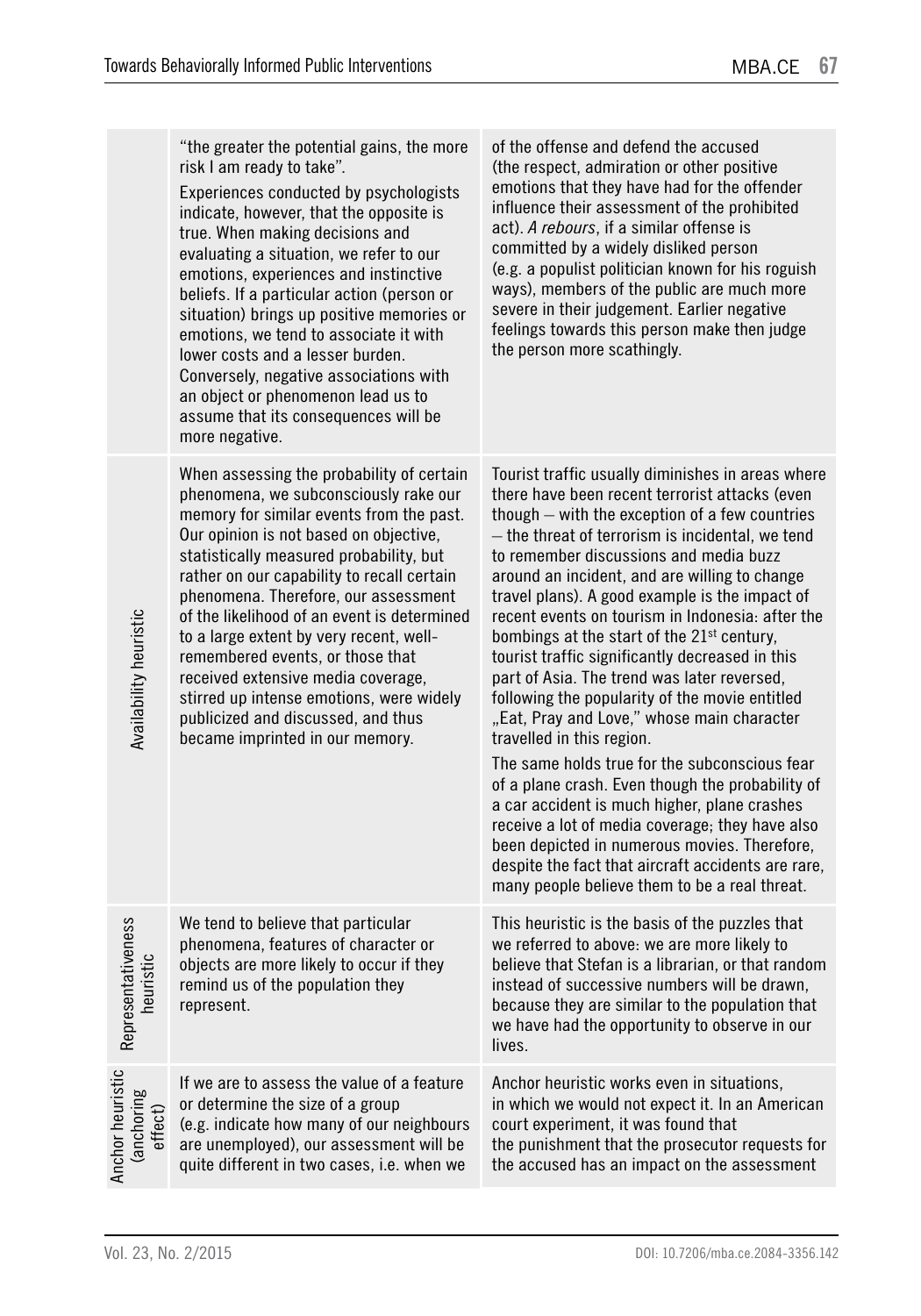#### Table 1 (Continued)

| <b>Name</b> | <b>Mechanism</b>                                                                                                                                                                                                                              | <b>Examples</b>                                                                                                                                                                                                                                                                                                                                                                                                                                                                                                                                                                                                                                                                                                                                                                                                                                                                                                                                                                                                                              |
|-------------|-----------------------------------------------------------------------------------------------------------------------------------------------------------------------------------------------------------------------------------------------|----------------------------------------------------------------------------------------------------------------------------------------------------------------------------------------------------------------------------------------------------------------------------------------------------------------------------------------------------------------------------------------------------------------------------------------------------------------------------------------------------------------------------------------------------------------------------------------------------------------------------------------------------------------------------------------------------------------------------------------------------------------------------------------------------------------------------------------------------------------------------------------------------------------------------------------------------------------------------------------------------------------------------------------------|
|             | are to suggest a value by ourselves<br>(without an anchor) and when an anchor<br>is provided (e.g. "Are there more than 20<br>unemployed or fewer?").<br>In the latter case, our response will be<br>determined by the anchor value provided. | of guilt and on the sentence (which means that<br>the more severe the punishment requested by<br>the prosecutor, the greater the probability that<br>the jury will be convinced of the defendant's guilt).<br>Another experiment showed how this heuristic<br>impacts boxing judges. A group of judges were<br>shown three rounds of a boxing match and were<br>asked to guess which contestant won. In the<br>first version, the judges were shown the match<br>in a sequence in which player A was in top form<br>during the first round, landing more punches<br>than his opponent. In the second version, the<br>sequence was arranged so that the fight began<br>with player B landing more punches. The final<br>verdict was determined by a version that was<br>shown to the judges. When counting the blows in<br>subsequent rounds, the judges probably referred<br>to the anchor, i.e. the situation in the first round,<br>and were more likely to attribute more points to<br>the boxer whose initial<br>performance was better. |

Source: own study based on Baumeister and Vohs (2007) and Tyszka (2010).

Therefore, heuristics are subconscious cognitive strategies, insights, and mental shortcuts founded on our previous experience or observations. Heuristics induce us into cognitive biases, which have a direct impact on our actions. These are the elements that creators of behaviorally-informed public interventions strive to influence. The Table 2 presents several examples of biases from everyday life.

**Table 2.** Examples of cognitive/decision errors

| Name of<br>cognitive bias | <b>Bias mechanism</b>                                                                                                                                                                                                                                                                                                                                                                                                                                                                                                                                                                     |  |
|---------------------------|-------------------------------------------------------------------------------------------------------------------------------------------------------------------------------------------------------------------------------------------------------------------------------------------------------------------------------------------------------------------------------------------------------------------------------------------------------------------------------------------------------------------------------------------------------------------------------------------|--|
| Hyperbolic<br>discounting | Most of us prefer instant profits that do not require waiting. We are therefore more<br>inclined to make decisions that will bring immediate benefits, even if putting certain<br>operations on hold or taking a different course of action would yield higher profits in<br>the future (e.g. the majority of US lottery winners opt for the immediate payment<br>of winnings, even if the amount is usually up to 50% lower compared to payment<br>in installments over the course of several years). This can be defined as "a-bird-in-<br>the-hand-is-worth-two-in-the-bush" approach. |  |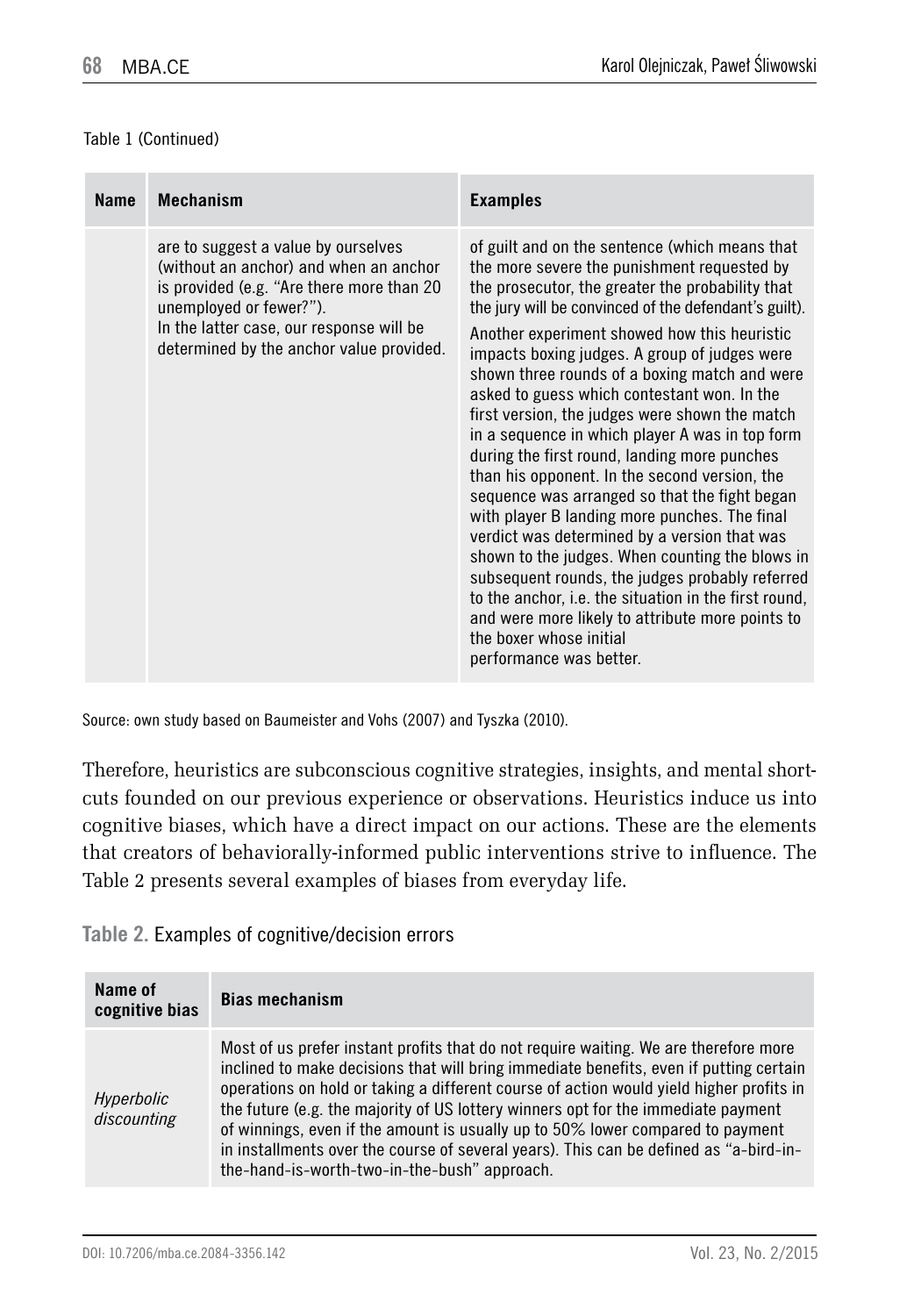| Status<br>quo bias                                                            | We do not like change. We accept the status quo, even if changes could bring us<br>greater profits or result in other benefits. We prefer to stick to what we know until<br>faced with a strong incentive to act. Many of us believe that "the better is the<br>enemy of the good". Therefore, we usually stick with our default settings<br>(e.g. every adult Pole is a potential organ donor unless he/she expressly objects to it).                                                                                                                                                                                                                                                                                                                                                                                                                                                                                                                                                                                              |
|-------------------------------------------------------------------------------|-------------------------------------------------------------------------------------------------------------------------------------------------------------------------------------------------------------------------------------------------------------------------------------------------------------------------------------------------------------------------------------------------------------------------------------------------------------------------------------------------------------------------------------------------------------------------------------------------------------------------------------------------------------------------------------------------------------------------------------------------------------------------------------------------------------------------------------------------------------------------------------------------------------------------------------------------------------------------------------------------------------------------------------|
| Sunk costs<br>effect                                                          | When we buy a public transport pass valid for a long period of time, we are more<br>willing to use this means of transport - we feel that we have incurred costs and<br>wish to rationalize the expense, i.e. get the best return on investment (e.g. taking<br>buses more often than would normally be necessary). In traditional economic theory,<br>incurred costs do not affect decisions and only future expenses count.                                                                                                                                                                                                                                                                                                                                                                                                                                                                                                                                                                                                       |
| Procrastination<br>(inertia)                                                  | We often postpone taking action, making decisions, expending efforts. Many<br>of us take the initiative only when faced with external pressure. An example are<br>thousands of declaration of Poles who wished to remain in the OFE system, which<br>were sent to the Social Insurance Company after the deadline.                                                                                                                                                                                                                                                                                                                                                                                                                                                                                                                                                                                                                                                                                                                  |
| Loss aversion<br>bias                                                         | We are afraid to risk losing what we have, even if it could bring sizeable benefits.<br>Studies show that discomfort due to a loss is twice as powerful as the pleasure<br>we feel after we have gained something.                                                                                                                                                                                                                                                                                                                                                                                                                                                                                                                                                                                                                                                                                                                                                                                                                  |
| Myopia                                                                        | When making decisions about the future, we usually subconsciously reduce future<br>costs associated with these decisions (e.g. the burden of the interest that we would<br>need pay when taking out a long-term loan). We are so eager to get the desired<br>effect that we fail to take into account all possible future consequences.                                                                                                                                                                                                                                                                                                                                                                                                                                                                                                                                                                                                                                                                                             |
| Overoptimism                                                                  | When thinking about our future actions, we tend to retain an overly optimistic<br>prognosis, e.g., we think that we will never overdraw our credit card or will always<br>pay the overdraft off on time. Another example is the tendency to buy clothes that<br>are a size smaller assuming that we will exercise regularly and keep a strict diet,<br>and will therefore become fitter.                                                                                                                                                                                                                                                                                                                                                                                                                                                                                                                                                                                                                                            |
| Conformist<br>biases:<br>"herd<br>behavior"<br>the effects of<br>social norms | In many situations, we behave differently depending on whether we are alone or<br>in a group. In the latter case, we generally adapt to the group's behavior and we tend<br>to conform to others. When we make a decision, the awareness of what the majority<br>of our neighbors or family members would do is likely to convince us to act in<br>a similar manner. The most glaring examples are experiments in which participants<br>are asked to evaluate a situation (e.g., to compare the length of two pencils). While<br>some of them provide their answers spontaneously, several members of the group<br>follow the instructions of the researchers (e.g. instead of expressing their personal<br>assessment, they deliberately mislead others). Research have proven that we tend<br>to adapt our own opinions to those expressed by others, even if it means formulating<br>judgments that are against our actual observations. These mechanisms have been<br>used in political propaganda and in totalitarian systems. |
| Reciprocity                                                                   | We are more willing to take action if we have been or can be beneficiaries<br>of a similar situation (e.g. lend money to a friend who has done a similar favor<br>for us). This rule can also apply in future situations: we will be more inclined to do<br>something (e.g., help an elderly person cross the street or carry their shopping<br>upstairs), expecting that we might need this kind of help in the future (for this<br>reason, middle-aged people are more likely than teenagers to give their seat to<br>an elderly person on the bus, as for teenagers the prospect of being in a situation<br>where they will need a similar favor is much further and less real).                                                                                                                                                                                                                                                                                                                                                 |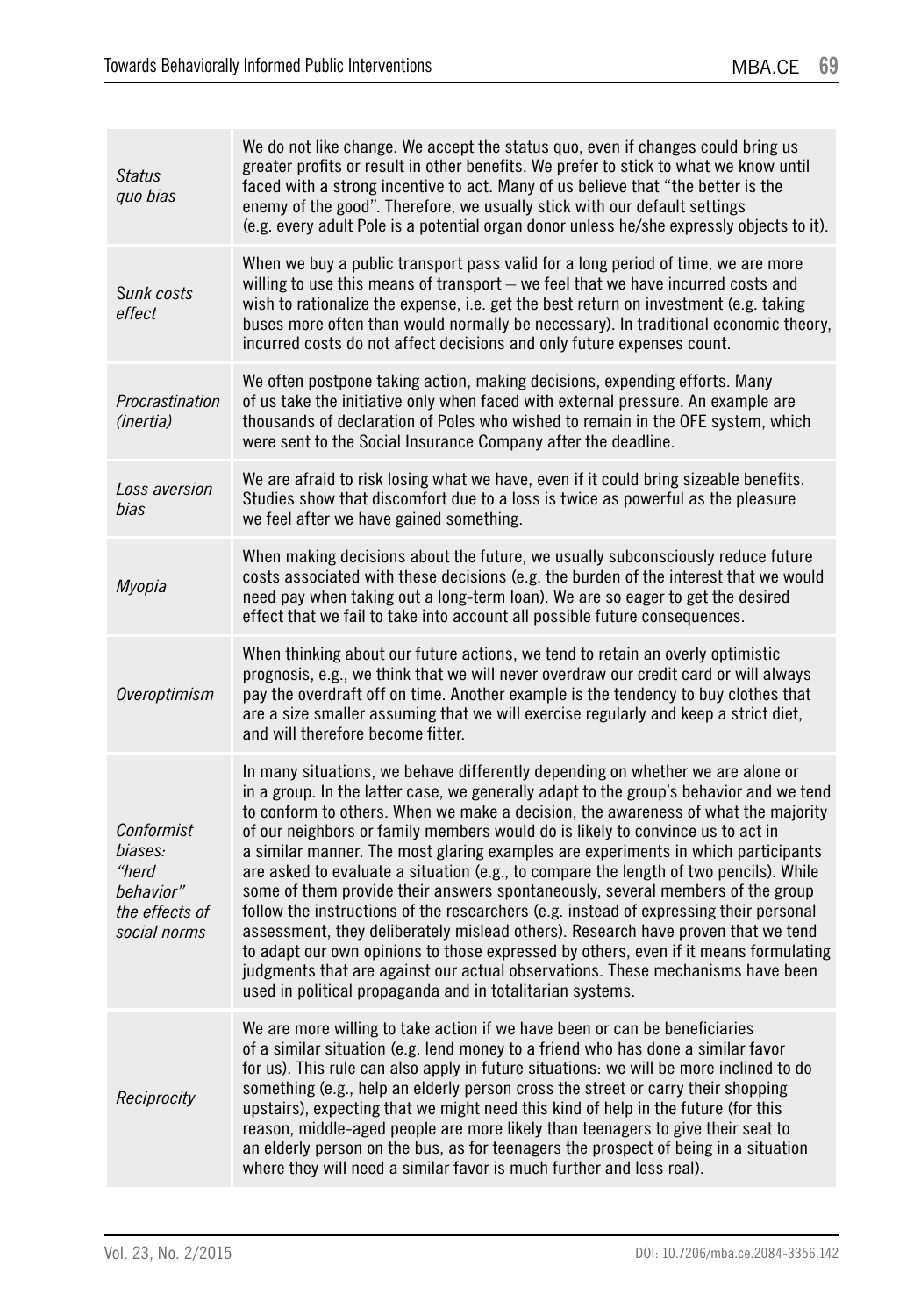#### Table 2 (Continued)

| Name of<br>cognitive bias | <b>Bias mechanism</b>                                                                                                                                                                                                                                                                                                                                                                                                                                                                                                                                                                                                                                                                                                                                                   |
|---------------------------|-------------------------------------------------------------------------------------------------------------------------------------------------------------------------------------------------------------------------------------------------------------------------------------------------------------------------------------------------------------------------------------------------------------------------------------------------------------------------------------------------------------------------------------------------------------------------------------------------------------------------------------------------------------------------------------------------------------------------------------------------------------------------|
| Confirmation<br>bias      | When making choices or assessments on the basis of a great wealth of information,<br>data and evidence, we tend to rely on our intuition, convictions or prior knowledge.<br>This mechanism works clearly in the process of shaping and maintaining<br>stereotypes and prejudices, for instance with respect to other ethnic groups<br>or nationalities. The fact that prejudices are not merely the result of a lack<br>of information or knowledge, but result from innate thinking mechanisms makes<br>them difficult to eradicate.                                                                                                                                                                                                                                  |
| Framing<br>effects        | Our decisions and assessments tend to vary depending on the manner in which<br>alternatives are presented to us, or on the kind of information that we are provided<br>with. Research carried out in different countries and various cultural contexts<br>regularly confirm the existence of this effect in situations where patients must<br>decide on a therapy. Their decision tends to be influenced by the manner in which<br>the consequences of a therapy are presented to them. For instance, if a patient<br>is told that a drug or a medical procedure has proven effective in 80% of cases.<br>he/she is more likely to choose this option than when – in the same situation<br>- they are told about that the treatment proved ineffective in 20% of cases. |

Source: own study based on Baumeister and Vohs (2007), Frederick, Loewenstein and O'donoghue (2002), Groome (1999), Ly, Mazar, Zhao and Soman (2013), Peng, Li, Miao, Feng and Xiao (2013) and Tyszka (2010).

This long list of decision-making mechanisms that distinguish a real person from the idealized model of *homo economicus* can be categorized in three main groups (Jolls et al., 2000, p. 14–16):

- 1) bounded rationality simplifying heuristics and biases in assessing probability and value;
- 2) bounded willpower tendency to take actions that, in the long term, are likely to prove disadvantageous;
- 3) bounded self-interest making decisions founded on a sense of justice or on cultural norms instead of striving to maximize one's optimum outcome.

The above three constraints have practical implications for lawmaking processes and designing public intervention. The first constraint will prove consequential when decisions are made in situations of uncertainty (assessment of probability) or when the expected results are defined. The second will have an impact on decisions with future consequences. The third will come into play in situations where the actions of one of the parties are clearly inconsistent with conventionally acceptable behavior in a given situation. In the latter case, other participants of the social interaction are willing to bear the cost of punishing unfair behavior.

DOI: 10.7206/mba.ce.2084-3356.142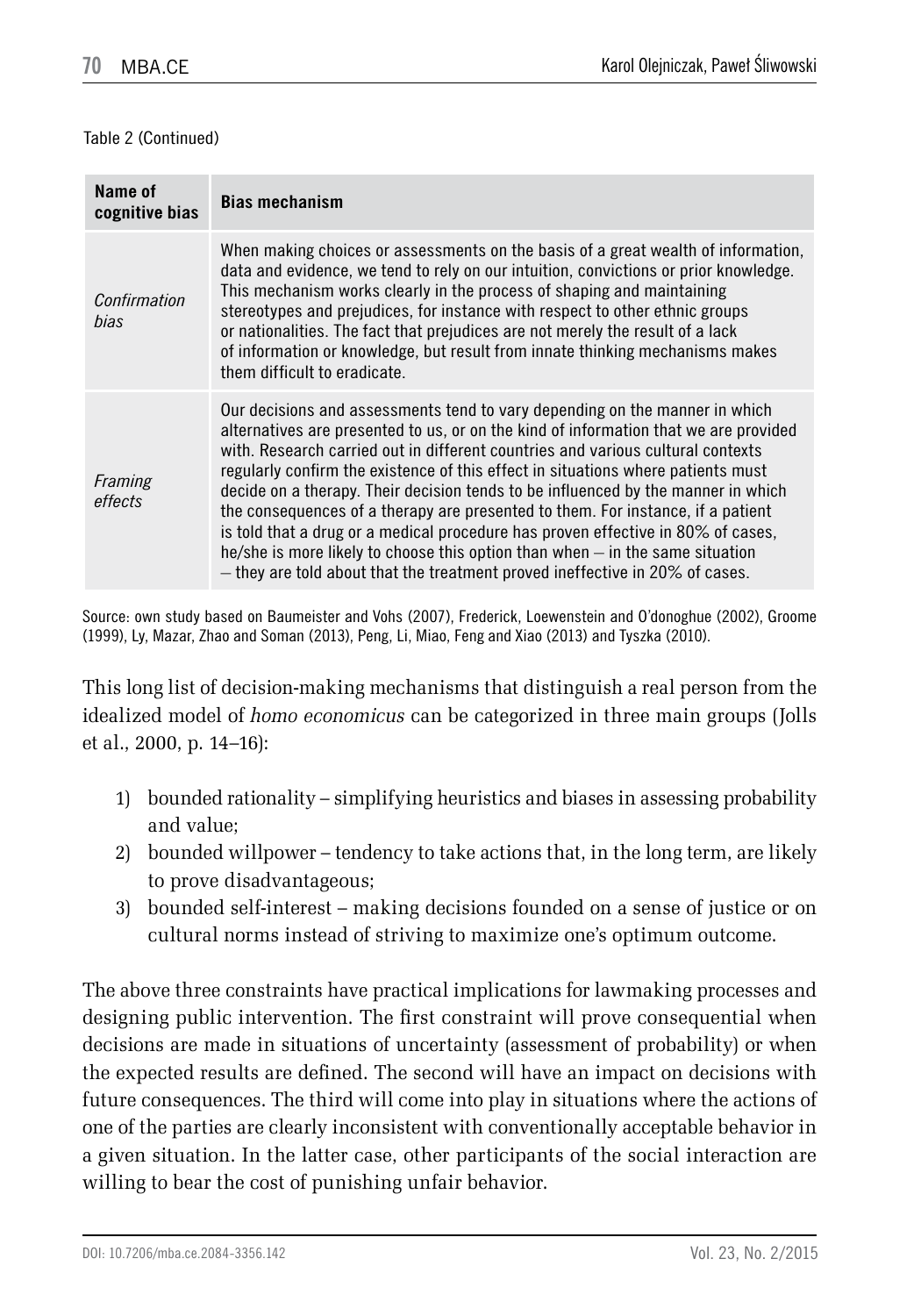## **Behaviorally Informed Public Interventions in practice**

Cognitive psychology concepts have dynamically spread onto other fields and they have also – albeit with a certain delay – impacted public policies. Interestingly, in 2005, a group of researchers from prestigious American universities (Harvard, MIT, Princeton, Yale) expressed their frustration with public policymakers reluctant to apply valid findings of behavioral psychology as evidence and a source of inspiration in their domain; instead, policymakers base their decisions on classic economic theories (Amir et al., 2005).

Four years later, the first major changes in this area began to unfold. The main proponents of this approach were legal scholar Cass Sunstein and economist Richard Thaler. Together, they authored "Nudge" (Thaler and Sunstein, 2009) – a popular science publication in which they outlined the application of behavioral psychology principles in public policy. The book quickly became a bestseller and has received extensive media coverage, mainly in the United States and the United Kingdom. American President Barack Obama and British Prime Minister David Cameron have referred to it during their public appearances. Both politicians hired the authors of the book to work in their respective administrations, which gave impetus to the development of practical applications of behavioral approaches in public management and public policy. The nudging strategy is discussed in more details in the next part of this article.

In the U.S., behavioral analysis was applied in the U.S. Office of Information and Regulatory Affairs (OIRA), which has operated for nearly 30 years. Instruments provided by the behavioral analysis were used for the purposes of review and evaluation of new regulations. It aimed to simplify their structure and improve the efficiency of operations (Sunstein, 2013). In the UK, a new office was established: the Behavioral Insight Unit, reporting directly to the Cabinet of the Prime Minister. This team is primarily in charge of experiments and pilot projects, which aim to help in assessing the future effects of the proposed policies (Behavioral Insights Team, 2012). At present, the Nudge Unit operates as a joint venture of the British government and the NESTA foundation.

Know-how is sold to entities around the world (e.g., governments in Australia, Singapore and the World Bank) and the team continuously embarks upon new projects, including a spectacular social experiment (one of the most extensive in British history): a randomized controlled trial (RCT) performed on eight groups with a total number of more than a million participants (Rutter, 2014).

The so-called "nudging" has been developing also in other countries. At the time of writing this paper (autumn 2014), a European network of behavioral policies (the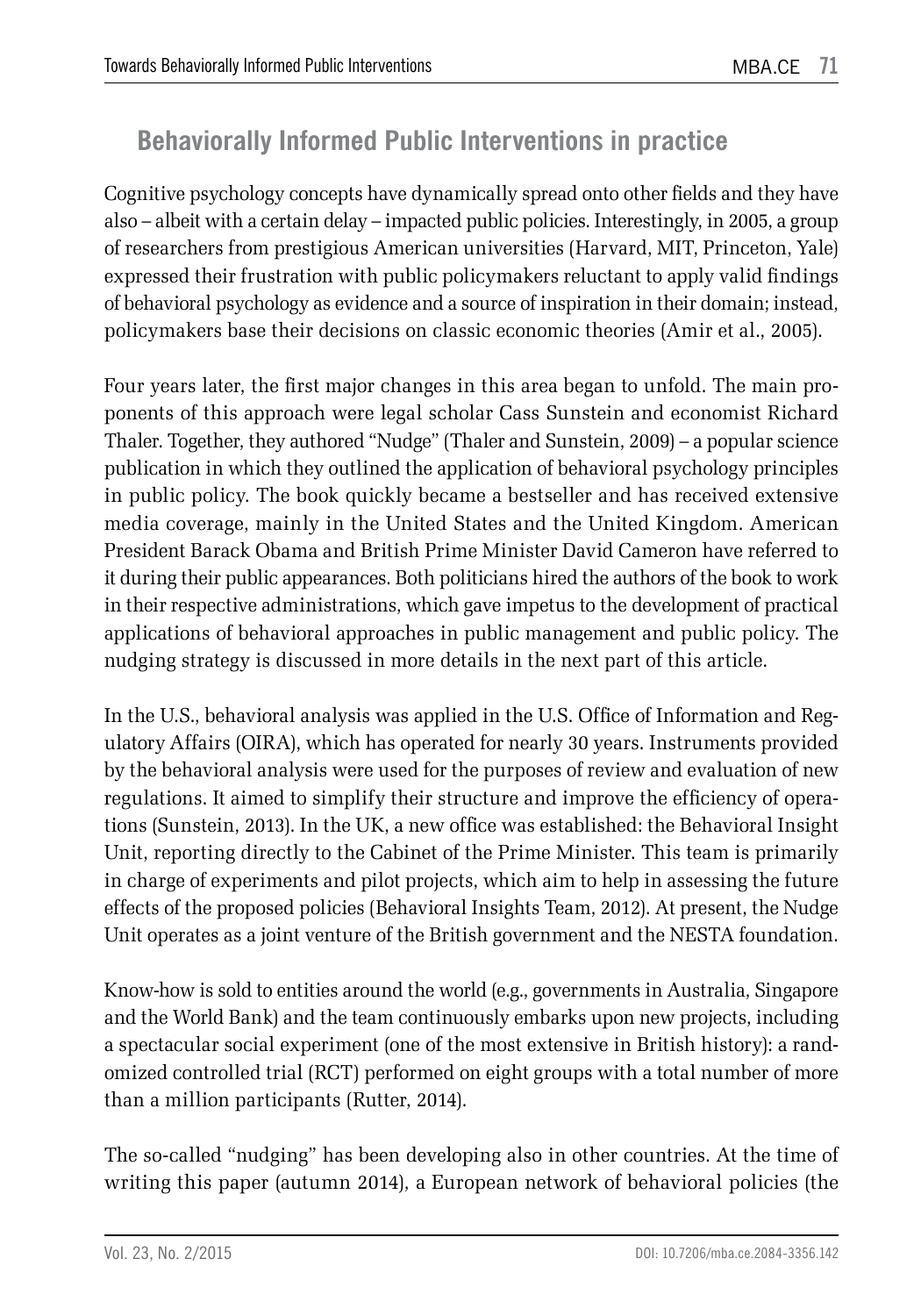European Nudge Network) was under construction. It is to include researchers, scientists, public policymakers and experts from European countries interested in using solutions provided by this innovative approach to public management. The European network is based on the experience of the Danish Nudging Network, initiated by the University of Roskilde, and the University of Southern Denmark. At present, the network encompasses over 70 academic institutions, government offices, local government units and NGOs. Their goal is to share experiences and practical knowledge in order to help improve the use of behavioral analysis in public policy. Local authorities in Paris (Cappelli, 2014) and Berlin (Plickert, 2014) have shown interest in the use of knowledge about the mechanisms of human decisions and choices for effective public management.

The concept is relatively new and is based on a variety of intellectual inspirations (Jones et al., 2013, p. 43), which results in a multitude of practices, but also in a lack of methodical, or even terminological, consistency. "The Behavioral Foundations of Public Policy", edited by Shafir (2013b), is an attempt at creating a structure upon which to develop this new field.

In "The Behavioral Foundations of Public Policy", authors representing different disciplines strive to combine the existing research results and translate them into a set of guidelines for the design and implementation of public interventions (with emphasis on legal regulations). They suggest that the new field be called "applied behavioral research". In this article, we adopt an interdisciplinary perspective formulated by the authors of the publication. In the conclusion, we endeavor to associate it with progress in the field of program evaluation, sociology, and user-centered design.

### **Examples of BIPI**

In the previous sections, we described in a synthetic manner the basic assumptions and findings of behavioral psychology and touched upon their potential use in public policies. In this section, we shall outline selected applications of these research findings for influencing citizens, i.e. affecting their behavior and decisions in a manner that would ensure their positive impact on individuals, families as well as on entire communities and society.

The term "Behaviorally Informed Public Interventions" (BIPI) shall be used to describe projects, regulations, and programs that are based on the behavioral approach, i.e.:

1. Clearly define the recipient-intervention user, and adopt his/her perspective;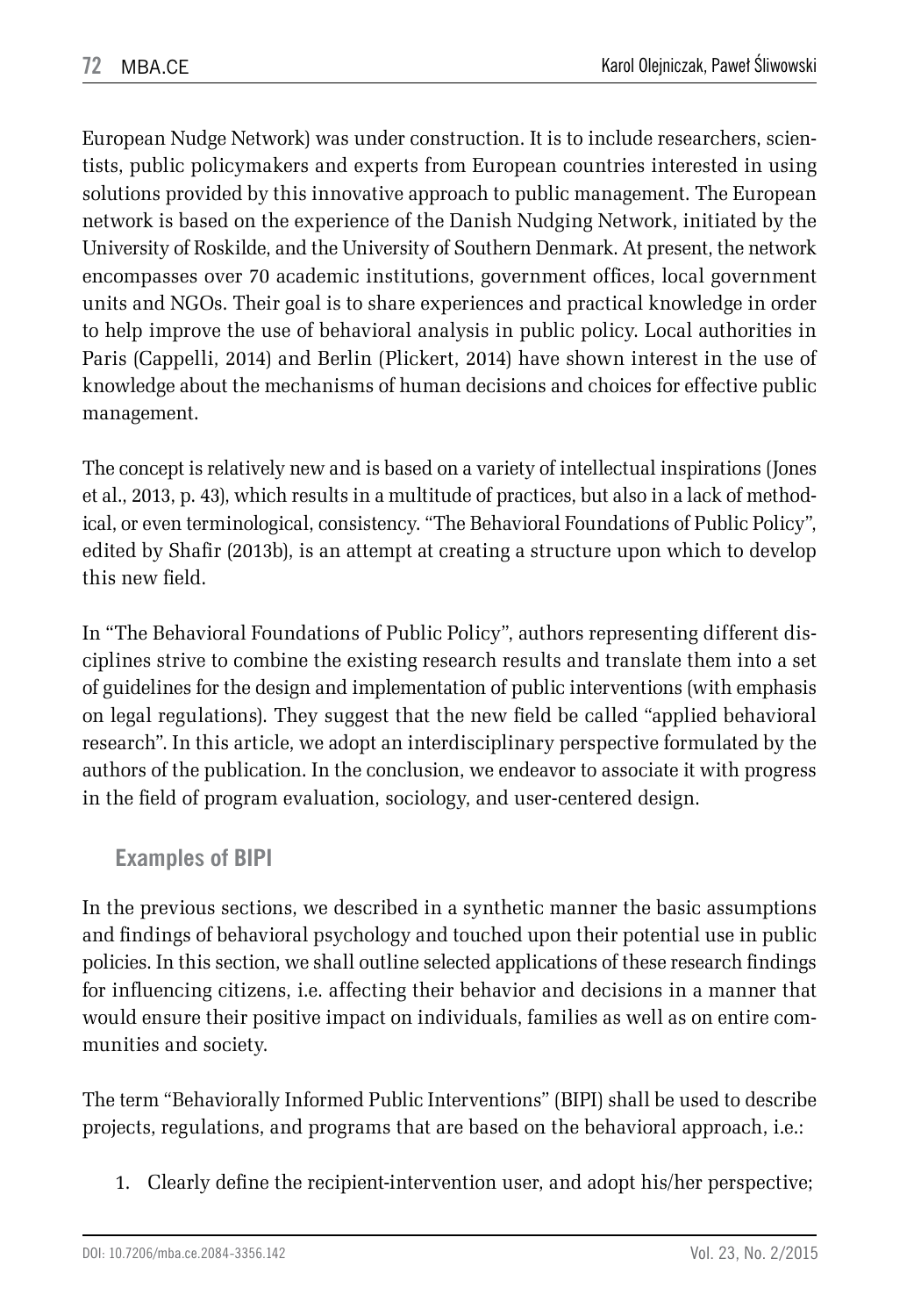- 2. Recognize that the user, as well as intervention creators themselves, have cognitive limitations;
- 3. Limited rationality, willpower, and self-interest;
- 4. Apply corrective solutions or use cognitive biases and limitations of recipients in their design of change mechanism;
- 5. Use pilot schemes, experiments and simulations to test these solutions prior to applying them on a large scale.

The practices outlined below were carried out in different countries and political regimes, and in various social, economic, and cultural contexts.

They have been selected so that the measures presented correspond, to a certain extent, to the challenges facing our country and its institutions.

Each of these practices indicates a problem (to be solved through an intervention), behavioral mechanisms applied, and the manner of influencing them (theory of change).

| Name of BIPI                                                     | <b>Element</b>             | <b>BIPI</b> construction                                                                                                                                                                                                                                                                                                                                                                                                 |
|------------------------------------------------------------------|----------------------------|--------------------------------------------------------------------------------------------------------------------------------------------------------------------------------------------------------------------------------------------------------------------------------------------------------------------------------------------------------------------------------------------------------------------------|
|                                                                  | <b>Behavioral</b><br>model | Although the British have almost nine months to pay their taxes<br>(submitting a tax declaration, payment), many put this chore off<br>and end up failing to meet the deadline. This results in a double loss<br>for the state budget (the value of unpaid taxes plus the costs<br>incurred in order to send reminders and recover receivables).                                                                         |
|                                                                  | Cognitive<br><b>bias</b>   | Procrastination (inertia)                                                                                                                                                                                                                                                                                                                                                                                                |
| Personalized<br>and<br>simplified                                | Choice<br>architect        | HM Revenue and Customs (HMRC) and the Behaviour Intervention<br>Team (BIT)                                                                                                                                                                                                                                                                                                                                               |
| letters to<br>taxpayers<br>who have yet<br>to pay their<br>taxes | <b>Theory</b><br>of change | IF we send procrastinating taxpayers a letter indicating that the<br>majority of their district's population have already paid their taxes<br>(instead of the traditional, impersonal reminder), we will activate<br>the social norm mechanism and, CONSEQUENTLY, taxpayers will pay<br>what they owe to the Inland Revenue Office, which will generate<br>savings for everyone.                                         |
|                                                                  | <b>Effects</b>             | The test was conducted on two groups of approximately 700 payers.<br>The first group received a traditional, impersonal reminder, while<br>each member of the other group received a personalized letter<br>indicating the number of taxpayers in his/her district who have<br>already paid their taxes. Where reference was made to social norms,<br>15% more people fulfilled their duty. If HMRC had carried out this |

**Table 3.** Examples of BIPI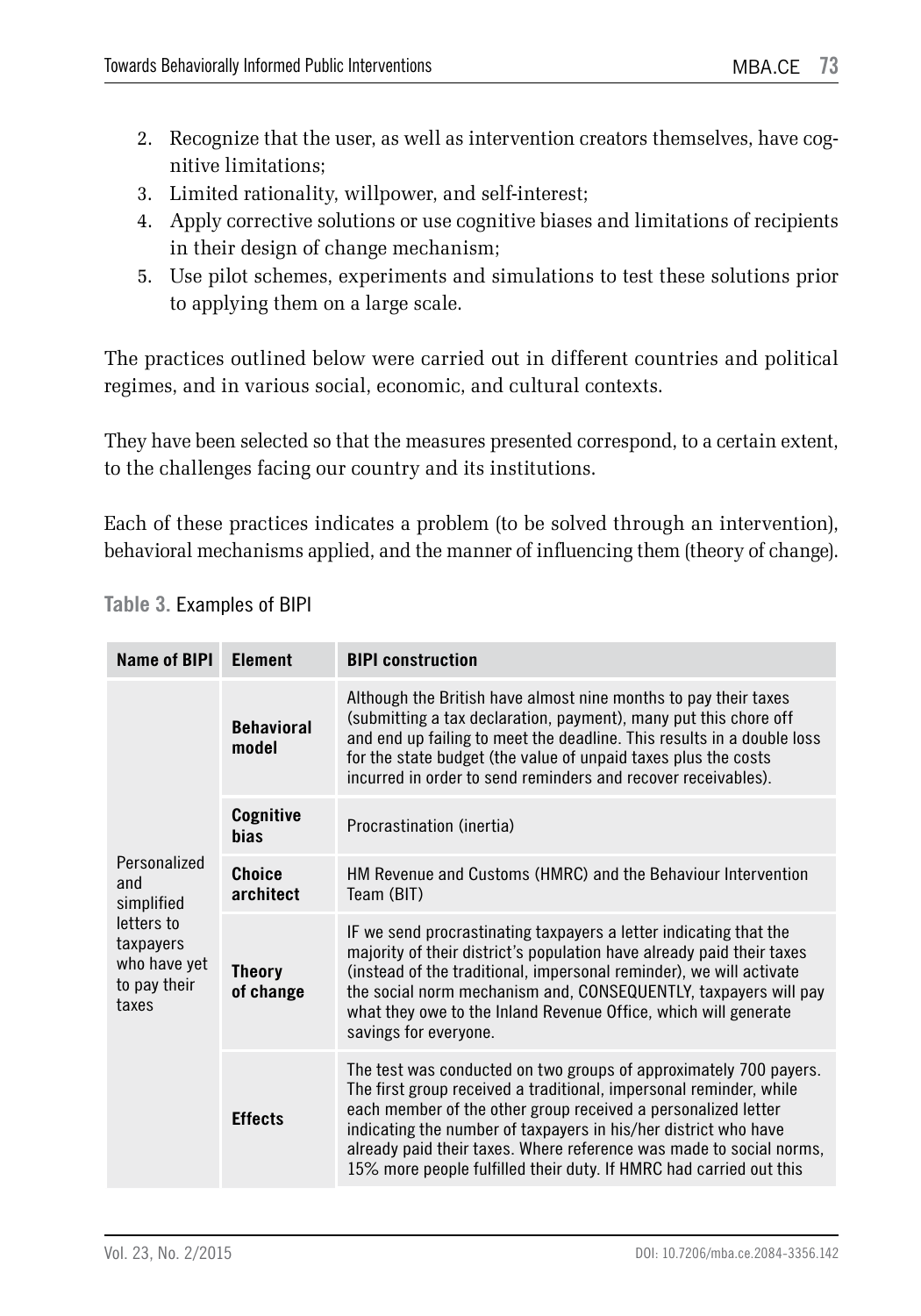×.

### Table 3 (Continued)

m.

| <b>Name of BIPI</b>                                       | <b>Element</b>             | <b>BIPI construction</b>                                                                                                                                                                                                                                                                                                                                                                                                                                                                                                                                                                                                                                                                                                                                                                                                           |  |
|-----------------------------------------------------------|----------------------------|------------------------------------------------------------------------------------------------------------------------------------------------------------------------------------------------------------------------------------------------------------------------------------------------------------------------------------------------------------------------------------------------------------------------------------------------------------------------------------------------------------------------------------------------------------------------------------------------------------------------------------------------------------------------------------------------------------------------------------------------------------------------------------------------------------------------------------|--|
|                                                           |                            | campaign across the country, approx. GBP 160 million would have<br>been recovered faster and HMRC would have saved resources<br>allowing it to generate additional GBP 30 million per year.                                                                                                                                                                                                                                                                                                                                                                                                                                                                                                                                                                                                                                        |  |
|                                                           | Source                     | (Hanks, Just, Smith and Wansink, 2012)                                                                                                                                                                                                                                                                                                                                                                                                                                                                                                                                                                                                                                                                                                                                                                                             |  |
|                                                           | <b>Behavioral</b><br>model | We eat unhealthy, calorie-rich foods not because we are not aware<br>of their adverse effects for our health. In many cases, we tend to<br>reach for unhealthy foods because they are more easily available,<br>and therefore their consumption is more convenient (the status quo<br>mechanism) and we derive immediate benefits from them (sweets<br>or other snacks with artificial flavors are a source of pleasure<br>- immediate benefit). This makes us chose them instead of healthy<br>snacks (postponed benefit – better health in the longer term).                                                                                                                                                                                                                                                                     |  |
|                                                           | Cognitive<br>bias          | The status quo bias, time preference, delay discounting                                                                                                                                                                                                                                                                                                                                                                                                                                                                                                                                                                                                                                                                                                                                                                            |  |
| Convenient                                                | Choice<br>architect        | Management of one of the high schools in New York, researchers<br>from Cornell University                                                                                                                                                                                                                                                                                                                                                                                                                                                                                                                                                                                                                                                                                                                                          |  |
| ordering<br>of healthy<br>meals<br>in a school<br>canteen | Theory<br>of change        | IF we provide students with a convenient distribution mechanism<br>of healthy meals in the school cafeteria, the status quo mechanism<br>will be activated and, CONSEQUENTLY, students will choose healthy<br>foods that are more readily available instead of those with a higher<br>calorie content (less accessible).                                                                                                                                                                                                                                                                                                                                                                                                                                                                                                           |  |
|                                                           | <b>Effects</b>             | A "convenient" distribution line of healthy dishes was installed<br>in a school canteen for eight weeks (it was one of the two operating<br>lines). At that time, researchers measured the share of healthy<br>products among food purchased by students, as well as their<br>consumption (i.e. how many of the selected products were<br>consumed, and how many were left over). In another eight-week<br>period, researchers explored the selection and consumption<br>structure of healthy dishes when two traditional lines operated<br>in the cafeteria, making it easier to order less healthy foods. Following<br>the introduction of the "convenient" distribution line for healthy<br>meals, students consumed approximately 28% less unhealthy food<br>(in grams) as compared to the traditional system of distribution. |  |
|                                                           | <b>Source</b>              | (Hanks, Just, Smith and Wansink, 2012)                                                                                                                                                                                                                                                                                                                                                                                                                                                                                                                                                                                                                                                                                                                                                                                             |  |
| "Pure love<br>for                                         | <b>Behavioral</b><br>model | Residents of Copenhagen and tourists visiting the city have been<br>throwing more and more trash onto the streets instead of putting<br>it into rubbish bins. The city is drowning in street garbage (paper,<br>cans, bottles).                                                                                                                                                                                                                                                                                                                                                                                                                                                                                                                                                                                                    |  |
| Copenhagen"                                               | <b>Cognitive</b><br>bias   | Self-control problems (consciously behaving in a manner that<br>is harmful and undesirable)                                                                                                                                                                                                                                                                                                                                                                                                                                                                                                                                                                                                                                                                                                                                        |  |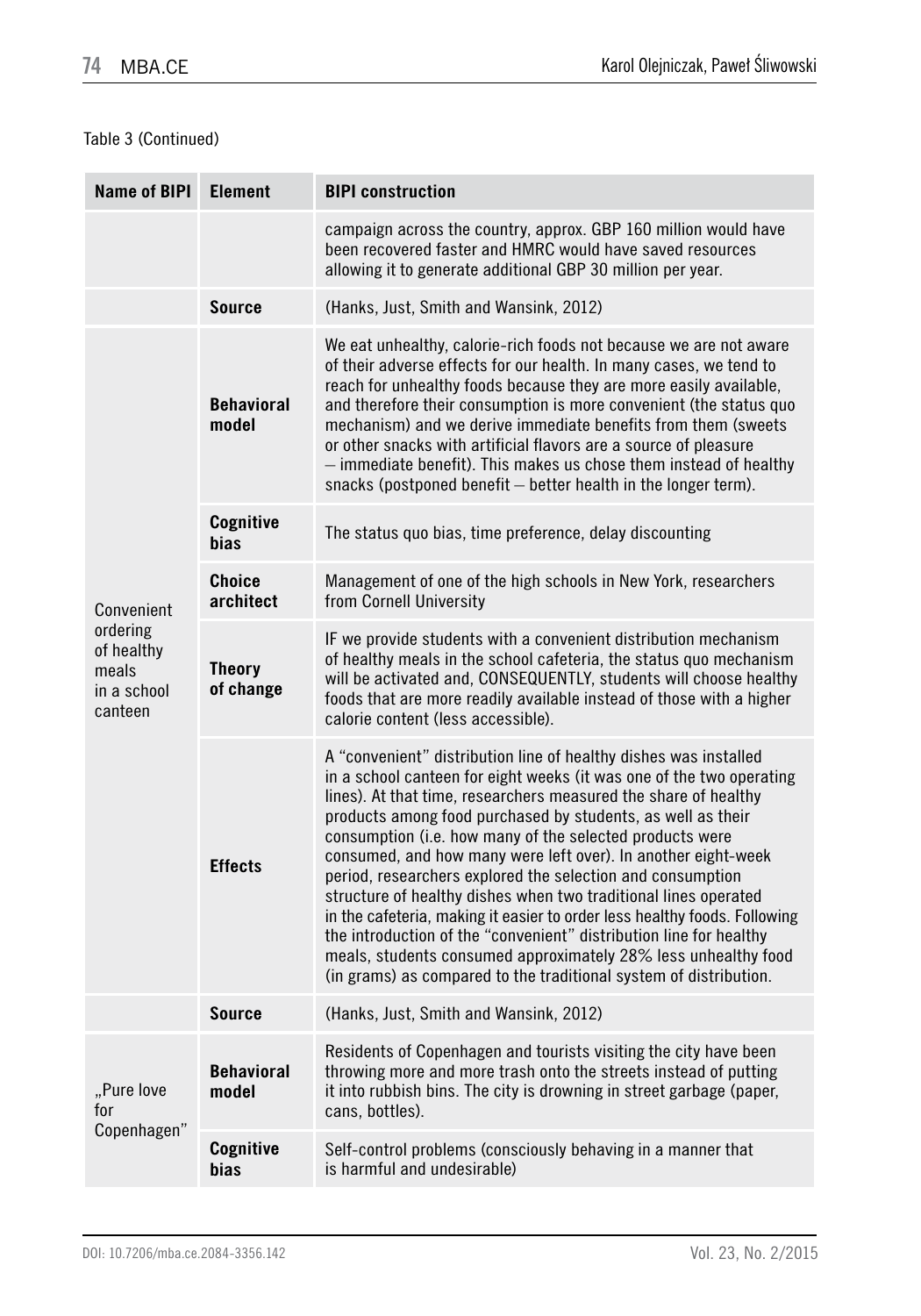|                              | <b>Choice</b><br>architect | City authorities in Copenhagen and private companies operating<br>in the city                                                                                                                                                                                                                                                                                                                                                                                                                                |
|------------------------------|----------------------------|--------------------------------------------------------------------------------------------------------------------------------------------------------------------------------------------------------------------------------------------------------------------------------------------------------------------------------------------------------------------------------------------------------------------------------------------------------------------------------------------------------------|
|                              | <b>Theory</b><br>of change | IF we show people the way to the trash bin in a simple, visible,<br>engaging and funny manner, for example by sticking bright green<br>footprints leading to a trash bin on the sidewalk, it will have an impact<br>on their emotional commitment, enhancing their desire to act and,<br>CONSEQUENTLY, they will be more likely to dispose of their rubbish<br>in the bin, and contribute to keeping the city cleaner, thus generating<br>savings in the local budget of funds allocated to street cleaning. |
|                              | <b>Effects</b>             | The experiment was carried out by a member of the Danish Nudge<br>Network, Pelle Guldborg Hansen, on a group of a thousand pedestrians<br>on the streets of Copenhagen. Among pedestrians who came across<br>colorful footprints leading to brightly marked garbage bins, approx.<br>46% more threw paper in the bin instead of disposing of it on the pavement.                                                                                                                                             |
|                              | <b>Source</b>              | (Webster, 2012)                                                                                                                                                                                                                                                                                                                                                                                                                                                                                              |
|                              | <b>Behavioral</b><br>model | Although people know that climbing stairs is healthier than using<br>a lift or an escalator, they are more likely to choose the latter option,<br>as the reward for walking up the stairs (improved physical condition,<br>health), is deferred with respect to the advantages of using the lift<br>(faster, easier, more convenient way of getting upstairs).                                                                                                                                               |
|                              | Cognitive<br>bias          | Time preference, delay discounting                                                                                                                                                                                                                                                                                                                                                                                                                                                                           |
|                              | <b>Choice</b><br>architect | <b>Volkswagen Foundation</b>                                                                                                                                                                                                                                                                                                                                                                                                                                                                                 |
| Piano stairs<br>(Fun Theory) | <b>Theory</b><br>of change | IF users are provided with an extra incentive, i.e. an immediate<br>reward for the use of stairs (fun, the joy of generating sounds<br>by climbing the stairs), the effect of preferences associated<br>with immediate benefits (using the lift) will be minimized and,<br>CONSEQUENTLY, the likelihood of using the stairs will be increased,<br>resulting in more physical activity for subway users, as well as<br>reduced electricity costs for the operator.                                            |
|                              | <b>Effects</b>             | The experiment conducted by the Volkswagen Foundation at the<br>Odenplan metro station in Stockholm consisted of installing a stereo<br>system on the stairs and painting steps to make them look like piano<br>keys. When walking up the stairs, passers-by would "play" music.<br>During the experiment, 66% more people took the stairs.                                                                                                                                                                  |
|                              | <b>Source</b>              | http://www.rolighetsteorin.se/                                                                                                                                                                                                                                                                                                                                                                                                                                                                               |
| Siła koloru!<br>Colors power | <b>Behavioral</b><br>model | Physical activity is getting more and more popular. Most of the<br>people train to gain long-lasting positive effects for themselves<br>- lose weight, gain better health or shape their bodies. As a result<br>they choose individual training in fitness centers or individual<br>running schemes. Some of the NGOs started to think about how<br>to change those egoist motivations into altruists one.                                                                                                   |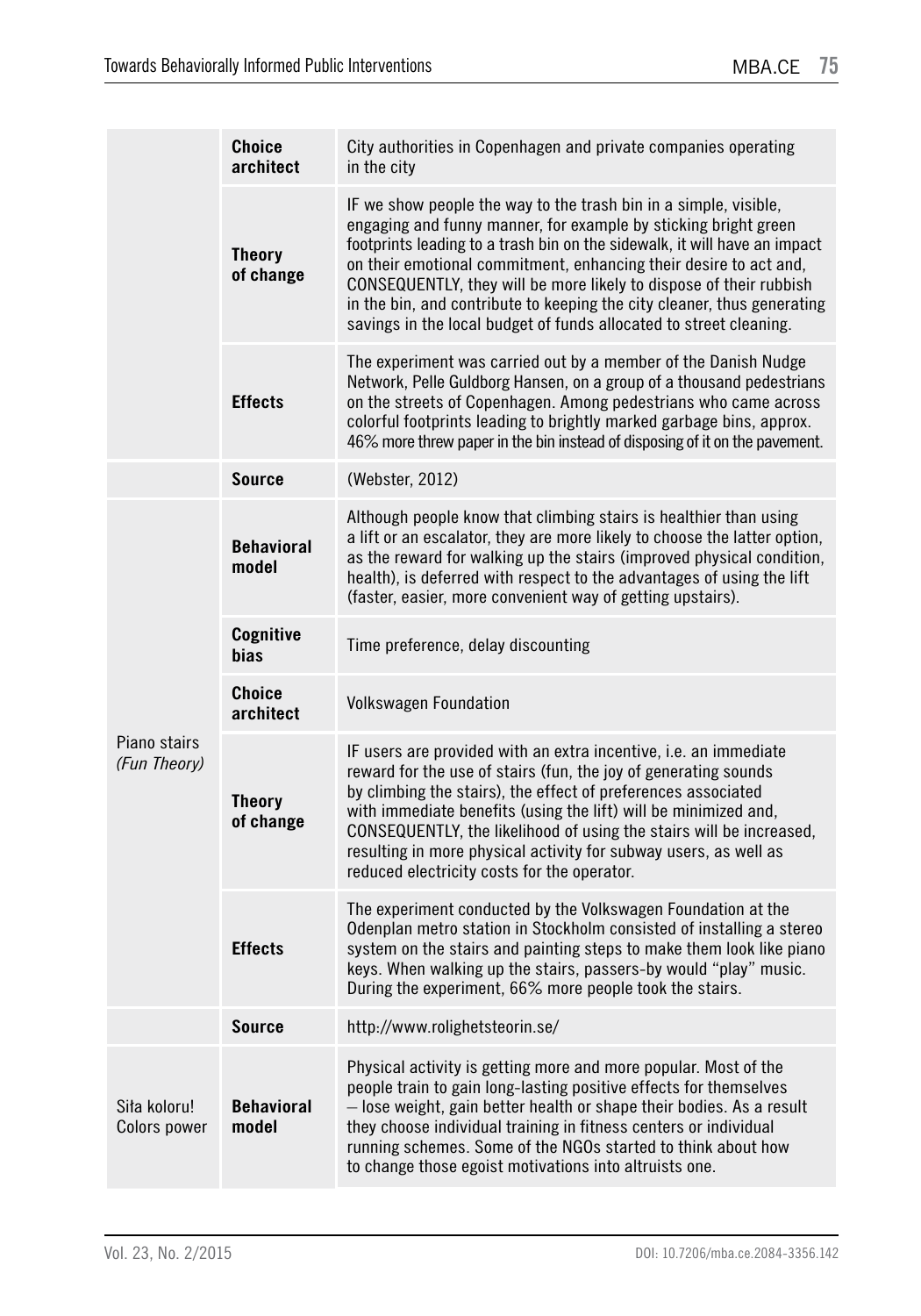### Table 3 (Continued)

| <b>Name of BIPI</b>                          | <b>Element</b>             | <b>BIPI</b> construction                                                                                                                                                                                                                                                                                                                                                                                                                                                                                                                                                                       |
|----------------------------------------------|----------------------------|------------------------------------------------------------------------------------------------------------------------------------------------------------------------------------------------------------------------------------------------------------------------------------------------------------------------------------------------------------------------------------------------------------------------------------------------------------------------------------------------------------------------------------------------------------------------------------------------|
|                                              | Cognitive<br>bias          | Time preference, delay discounting                                                                                                                                                                                                                                                                                                                                                                                                                                                                                                                                                             |
|                                              | <b>Choice</b><br>architect | AkzoNobel, Rak'n'Roll Fundation                                                                                                                                                                                                                                                                                                                                                                                                                                                                                                                                                                |
|                                              | <b>Theory</b><br>of change | IF we offer people an instant award for their physical activity (each<br>minute of individual workout in the open air fitness facilities results<br>in 0.77 liter of color paint donated for Oncology Centre in Warsaw)<br>and include the competition/fun factor (who can donate the most),<br>it will have an impact on their emotional commitment, enhancing<br>their desire to act and, CONSEQUENTLY they will be more eager<br>to change their training attitude and have one workout for altruist<br>reasons helping to collect paint for refurbishment of Oncology<br>Centre in Warsaw. |
|                                              | <b>Effects</b>             | Organizers planned to collect 200 liters of color paint; instead, they<br>have collected more than 800 liters. The most active participant<br>of the game performed 2,5 hours of training.                                                                                                                                                                                                                                                                                                                                                                                                     |
|                                              | Source                     | Siadkowski (2014)                                                                                                                                                                                                                                                                                                                                                                                                                                                                                                                                                                              |
|                                              | <b>Behavioral</b><br>model | When people are charged once for using public roads regardless<br>of the number of times they use roads (fixed price) the sunk costs<br>effects pushes them to use roads as often as possible without<br>thinking on the rationality of their actions (e.g. they use cars in rush<br>hours when they could actually wait till off-peak time).                                                                                                                                                                                                                                                  |
|                                              | Cognitive<br>bias          | Sunk costs effect                                                                                                                                                                                                                                                                                                                                                                                                                                                                                                                                                                              |
| Managing                                     | Choice<br>architect        | Ministry of Transport Singapore                                                                                                                                                                                                                                                                                                                                                                                                                                                                                                                                                                |
| <b>Traffic</b><br>Congestion<br>in Singapore | <b>Theory</b><br>of change | IF we change the fixed charge for roads with the pay-when-you-use<br>scheme, THEN we will overcome the sunk cost effect and strengthen<br>the hyperbolic discounting effect, people will try to avoid the places<br>and hours in which it will generate less immediate costs of using<br>public roads, and CONSEQUENTLY we will be able to minimize the<br>congestion in the Singapore.                                                                                                                                                                                                        |
|                                              | <b>Effects</b>             | The implementation of the ERP has generally reduced the traffic<br>volumes in the Central Area during the peak hours and off peak<br>hours by about 7-8% as compared to the previous system.                                                                                                                                                                                                                                                                                                                                                                                                   |
|                                              | Source                     | (Yap 2005; Wai Yan Leong and Yii Der Lew, 2011)                                                                                                                                                                                                                                                                                                                                                                                                                                                                                                                                                |

Source: own study.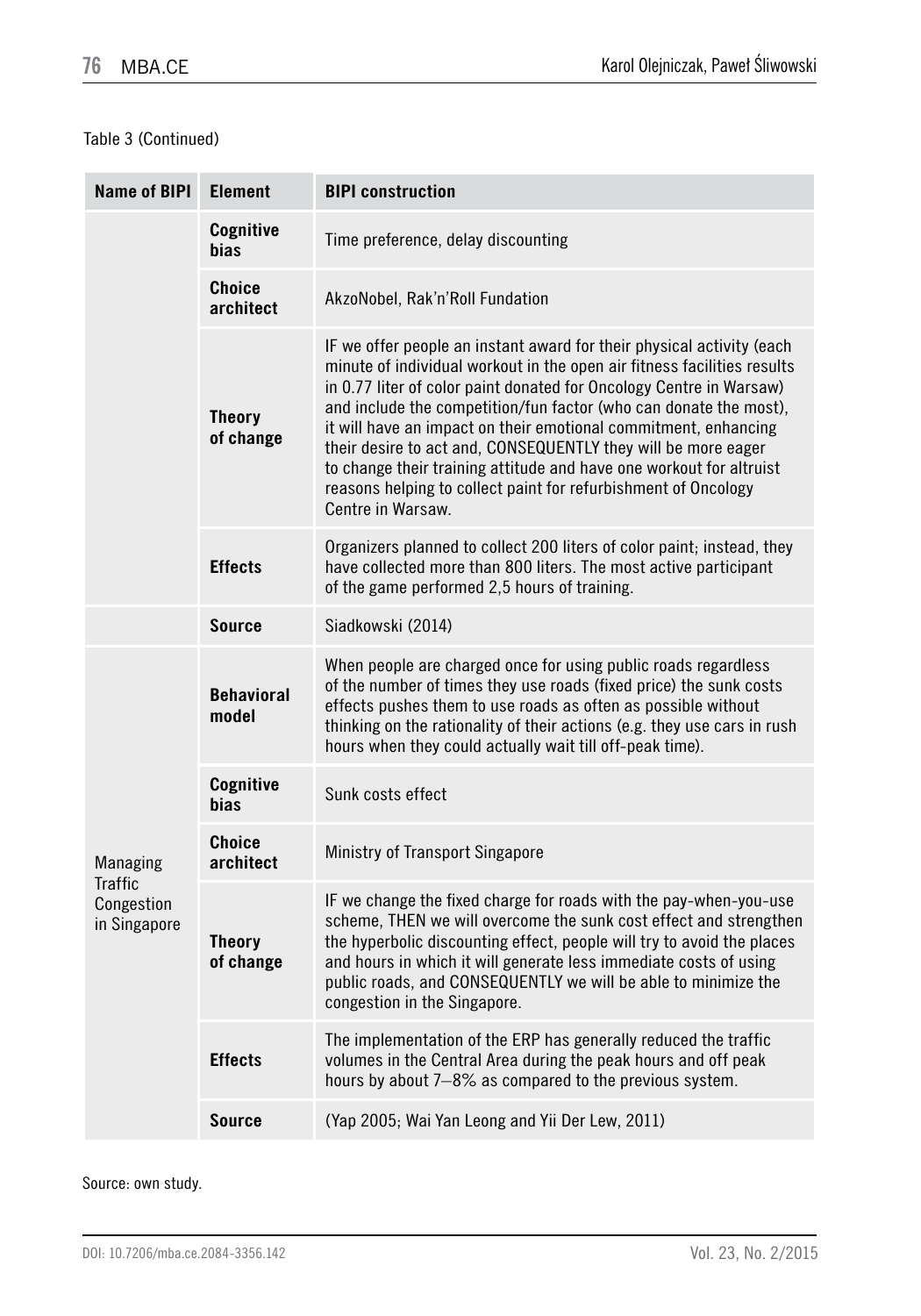### **Strategies for policy and regulatory design**

The growing popularity of the behavioral approach in public policies has resulted in a number of comprehensive strategies targeting the most common cognitive biases. Some authors refer to them as behavioral change principles (Thaler et al., 2013). They are sets of tips for "choice architects" – designers of public interventions. These rules usually have the form of catchy mnemonic shorthand messages, organizing the main methods of influencing citizens' decisions.

Undoubtedly, the most widely used and commented-on set of rules is NUDGE, developed by Sunstein and Thaler. The term perfectly captures the philosophy of this behavioral strategy – to influence and to lead the citizen towards the desired patterns of behavior and choices (considered optimal by the regulator), while granting the citizen the freedom to decide. Sunstein himself explains this rule with a simple example: "Putting fruit at eye level [to attract attention and hence increase likelihood of getting chosen] counts as a nudge. Banning junk food does not."

The word "nudge" is an acronym for the main rules governing behavioral measures in public regulations (Thaler et al., 2013). It is a simple set of rules (Thaler, Sunstein and Balz, 2010):

- $\blacksquare$  iNcentives create a system of incentives;
- Understand choice mapping understand the choice process;
- Defaults matter bear in mind the importance of indolence and negligence (we tend to minimize efforts, choose the path of the least resistance, and apply solutions that are most readily available and "pre-installed", and therefore "default settings" are of key importance;
- Give feedback help people understand by providing them with feedback inform, warn against potential failures, praise for successes;
- Expect error remember that people make mistakes an efficient system takes it into account and minimizes the negative consequences of such errors;
- Structure complex choices remember that if more options are available, the choice becomes more problematic. Try to simplify the possibilities instead of multiplying options.

Another set of rules is MINDSPACE (Dolan, 2013, p. 197), based on the following assumptions:

 $\blacksquare$  Messenger – people are heavily influenced by who communicates information;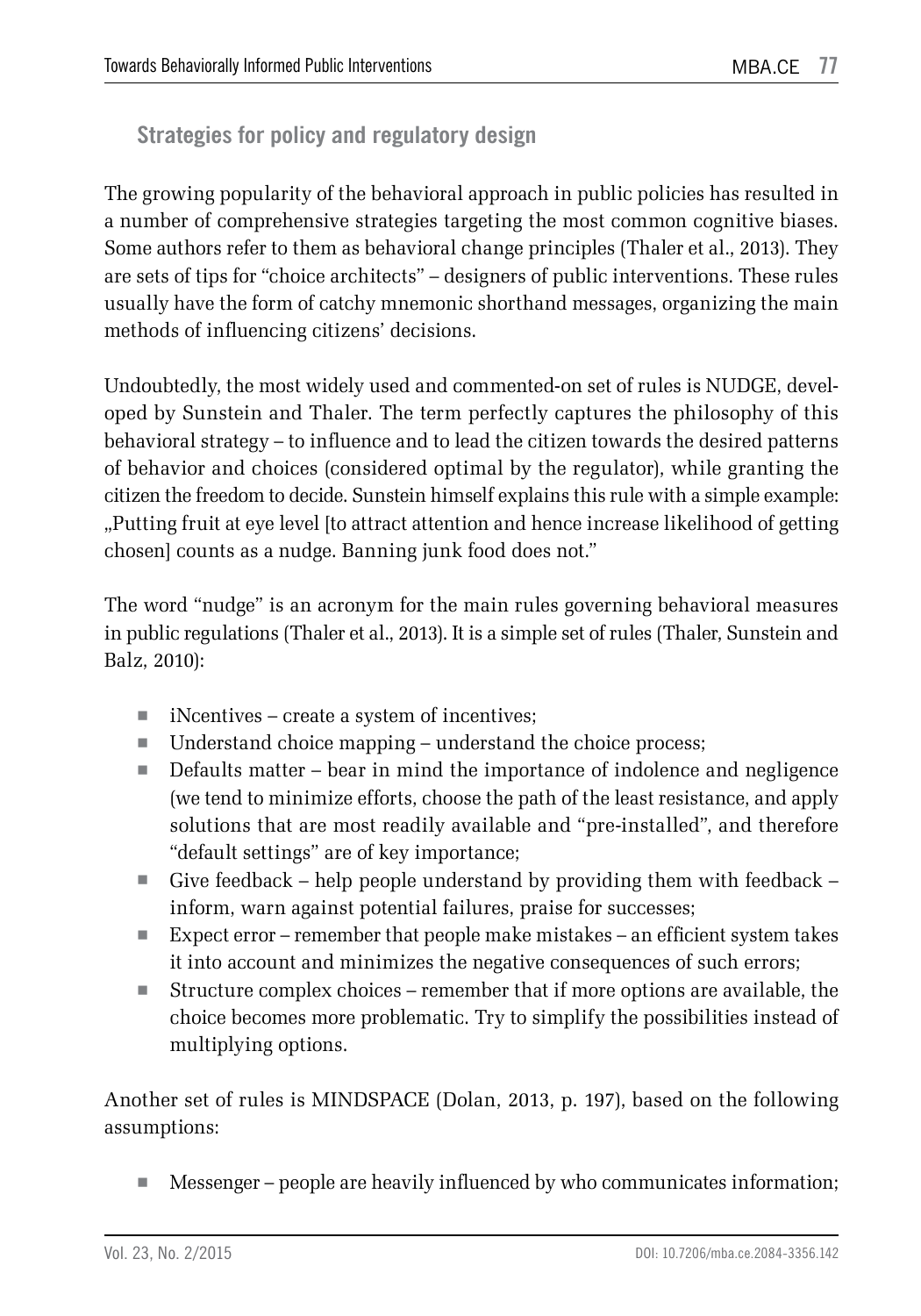- $\blacksquare$  Incentives our responses to incentives are shaped by predictable mental shortcuts, such as strongly avoiding losses;
- Norms we are strongly influenced by what others do;
- $\blacksquare$  Defaults we "go with the flow" of pre-set options, have recourse to the readily available and easiest solutions;
- $\blacksquare$  Salience our attention is drawn to what is novel and seems relevant to us and our lives, or essential for our future;
- Priming our acts are often influenced by subconscious cues, impulses that we are not always aware of;
- Defaults (default) the most common-use "factory settings", we use the most readily available and simple solutions;
- $\blacksquare$  Affect (emotions) our feelings and emotional associations can powerfully shape our actions;
- Commitments (declarations) we seek to be consistent with our public promises, and reciprocate acts;
- EGO we are focused on ourselves, trying to act in ways that make us feel better about ourselves and boost our well-being and self-esteem.

MINDSPACE is a more descriptive strategy: by showing the mechanisms and principles of our actions, it provides ample ground for choices in designing public measures. NUDGE is rather a set of simple recommendations on what to do and how to do it in order to succeed.

Both NUDGE and MINDSPACE focus on quick thinking and designing interventions that will take into account the heuristics and will lead us – the citizens – towards optimal choices.

Two other approaches, STEER and THINK, are founded on a completely different impact and change pattern. They attempt to activate each citizen's System 2: free thinking, which means turning our attention towards deeper reflection. The names of these approaches are not acronyms, as free thinking cannot be reduced to simple, automated rules.

STEER is based on workshops during which participants learn how their brains operate, which raises their awareness of mental shortcuts used in everyday decisions. STEER raises citizens' awareness of their own limitations in decision-making processes and teaches them how to make important decisions in a more conscious way. In short, it guides them towards making choices based on reflection (Jones et al., 2013, p. 177–182).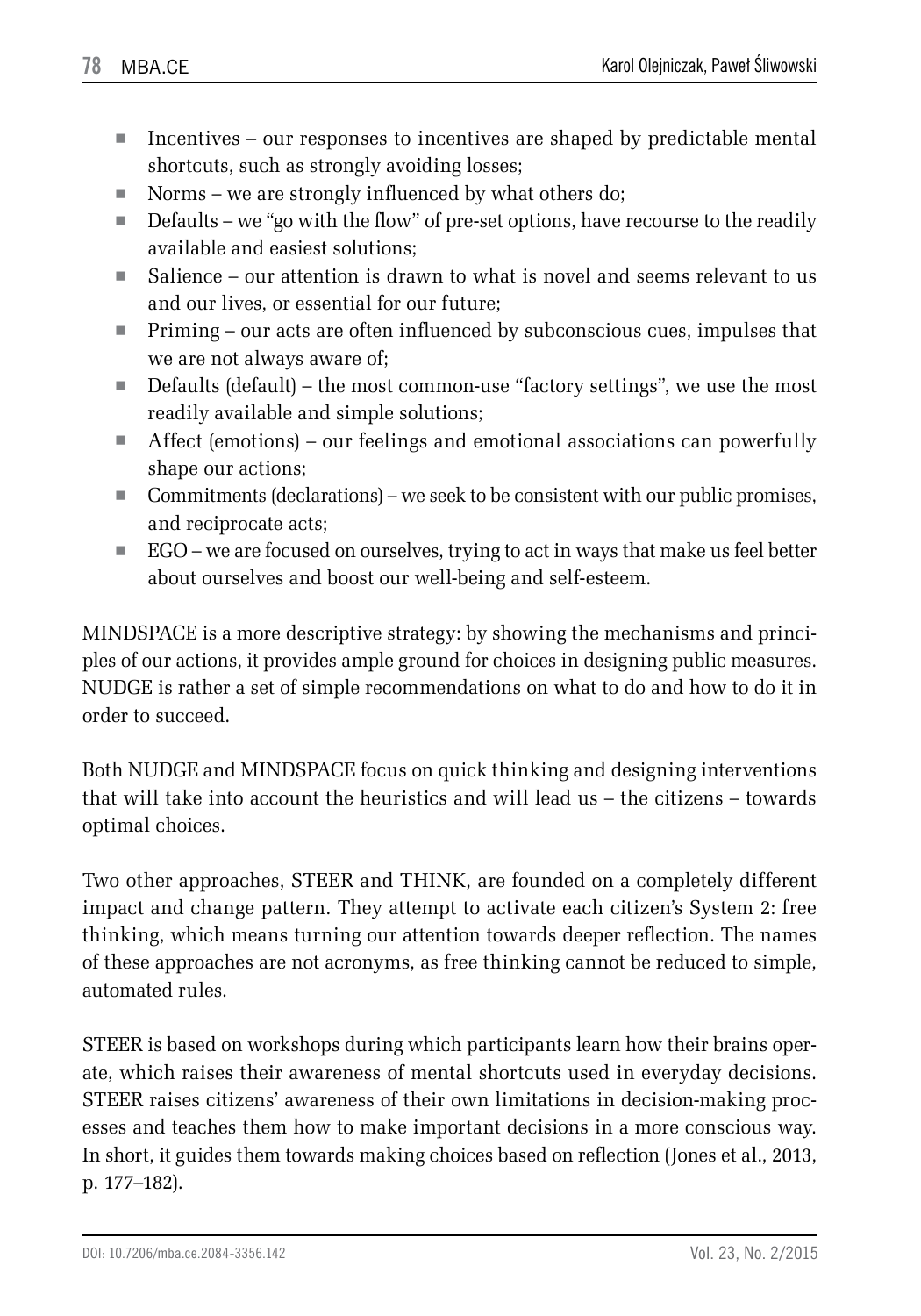THINK follows a similar path, but focuses on the process of shaping public opinion and informed citizenship (John et al., 2011). In this approach, deliberation forms the basis for overcoming cognitive errors and activating reflective thinking. THINK postulates are enumerated as follows:

- Let people understand the problem and acquire knowledge;
- $\blacksquare$  Create a platform for discussion, expression of thoughts and beliefs when discussing certain issues, we learn and change our views and attitudes;
- Give people the opportunity to participate in the process they will co-create and for which they will feel jointly responsible.

Thus, as opposed to NUDGE, THINK strategy involves intellectual engagement of recipients in the discussion and, above all, refers to their beliefs, values and attitudes. This strategy leaves no place for "libertarian paternalism", but requires conscious and partnership-based involvement of citizens in the process of deliberation on the direction of social change. First experiences (though not as extensive as in the case of NUDGE) indicate that THINK is a better strategy for influencing the complex process of social change with the participation of informed citizens (e.g., building social acceptance and support for a low-carbon economy) (DEA, 2010). It is worth noting a significant difference between NUDGE and MINDSPACE on the one hand, and STEER and THINK on the other hand. The first two strategies impact the environment of citizens and create conditions affecting choices, and thus "nudge" us towards choices that are socially desirable and positive both for the individual and society (Thaler and Sunstein, 2009). Meanwhile, the two latter strategies focus on establishing an appropriate institutional framework (in the broad, sociological sense of the term), which allows a conscious, critical and active participation of citizens in decision-making (John et al., 2011, p. 18–20).

## **Implications for policy and regulatory practice**

The growing popularity of the behavioral approach in several OECD countries carries serious implications for the planning and evaluation of public interventions. Six key issues deserve attention:

- 1. The need to rescale public policy objectives from abstract social processes to specific users' perspectives.
- 2. The need to introduce new notions and terms to the language of public intervention.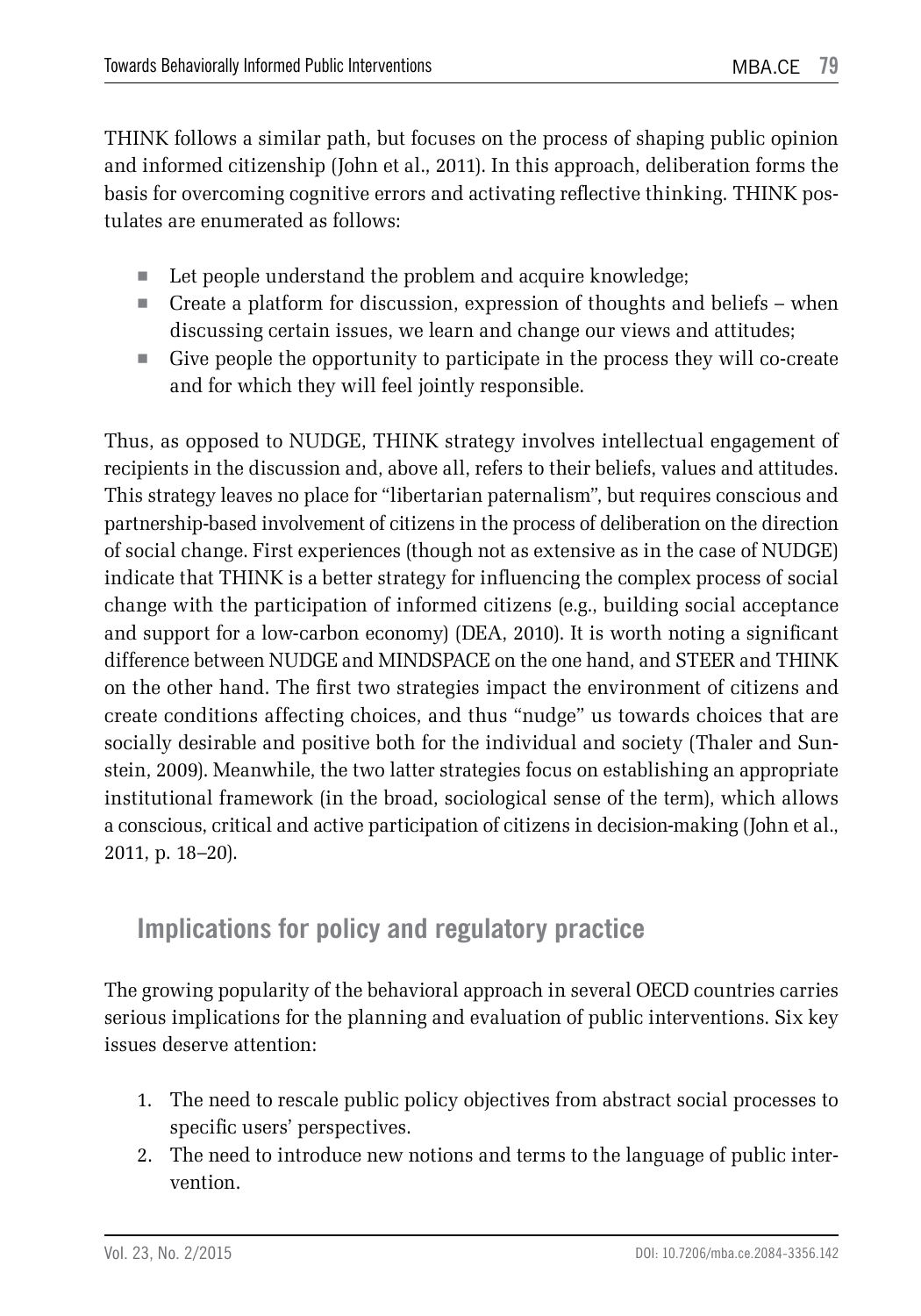- 3. Modifying the tools for designing and evaluating interventions.
- 4. Pilot projects and public measure testing.
- 5. Examining the ethical aspects of the "psychological state".
- 6. Testing the effectiveness of BIPI in the Polish context.

**Rescaling public policy objectives**

Schneider and Ingram (1990, p. 513–514) note that effective public policy tools must depart from the theory of individual decisions, and focus on those aspects of actions and their psychological determinants that can be influenced and modified. This means that our approach to thinking about public interventions needs to be rescaled from abstract social processes to the decision-making mechanisms of individual citizens. To some extent, this approach is similar to the famous opinion expressed by Margaret Thatcher: "There is no such thing as society: there are individual men and women, and there are families. And no government can do anything except through people (...)". In the case of BIPI, it is not about denying the existence of the social dimension of an individual (certain solutions explicitly refer to mechanisms related to living within a social group). This is a utilitarian shift, related to policies rather than a philosophical change of vision of society and the citizen's place within the state.

For the designers of public interventions – decision-makers establishing the legal framework and officials designing programs, projects, or regulations – this means the need for more in-depth understanding of intervention recipients and adopting a user-centered design. In practice, it is the question of searching for and designing citizenfriendly solutions, referring to decision mechanisms and also to contexts that influence these decisions (e.g. understanding why fathers are willing to take a short parental leave, yet are reluctant to look after their children over longer periods of time). This process is more difficult and more complex than "adjusting the service to the customer".

Failure to take into account the motivations of recipients may result in social protests, as evidenced by the attempts to adopt the Anti-Counterfeiting Trade Agreement (ACTA) in Europe, or the decision to lower the compulsory school age to 6 years in Poland. Another consequence is a high risk of ineffectiveness of specific solutions (e.g., fathers being less inclined to take parental leave than expected).

In the field of public programs and projects undergoing evaluation, the perspective of the "user" – that is, the recipient of interventions – have been taken into consideration for a long time, although without particular focus on the "friendliness" of projects from the point of view of applicants. However, from the perspective of legal regulations,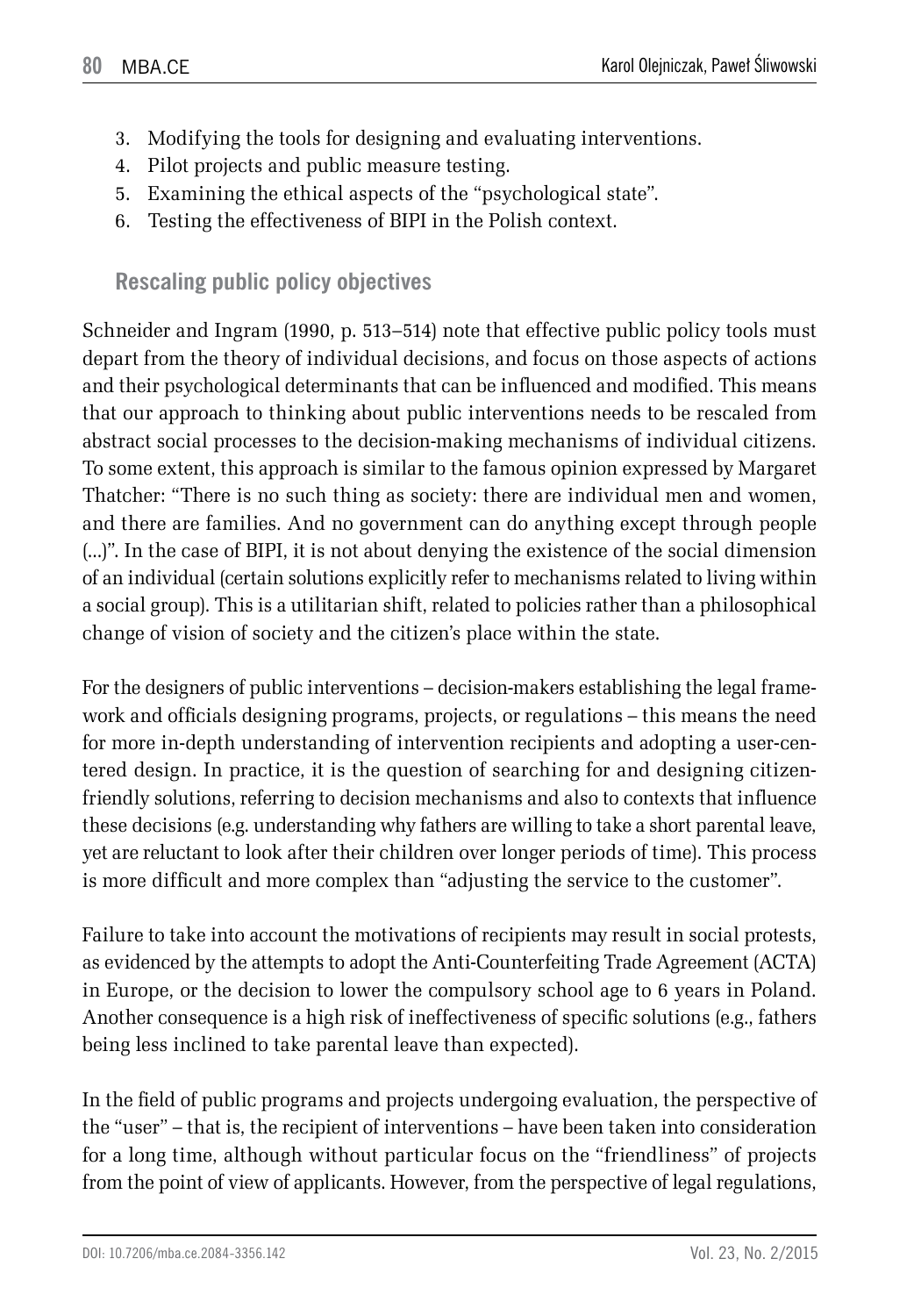this approach is very innovative. As noted by Sześciło (2012), Polish legal studies need to build a bridge with contemporary management trends. These connections could significantly enrich and improve the quality of the instrumental function of the law, i.e. provide legal instruments necessary for effective public management.

**The need to introduce new concepts to the language of public intervention**

The behavioral approach requires expanding our public policy vocabulary with new terms. We believe that the following are worth taking into account:

- "Heuristics and cognitive biases" are the shortcomings of our decision system and the effects of these shortcomings, which are predictable to a large extent. Heuristics are simplifying decision rules used by our minds to save time and energy. More often then not, they mislead us; as a result of cognitive biases, we make decisions that are far from optimal, rational, and beneficial. Intervention creators must be aware of them – both with respect to themselves and to intervention recipients;
- "Models of behavior" explain human behavior in a particular situation, indicating the key factors, usually a combination of several cognitive biases and contextual factors that determine our actions. They provide intervention creators with information on factors that determine the behavior that is to be changed through the implementation of public measures;
- "Choice architects" is a new role for decision-makers creating the legal framework, officials designing programs, projects or regulations. It means deliberately influencing choices made by intervention recipients, based mainly on persuasion stemming from knowledge about heuristics and models of behavior. Choice architects construct the space around the recipient (both physical or legal) and orient the latter towards the desired solution. At the same time, the recipient is free to choose;
- "Theory of change" also known as "the theory of change mechanism" is a specific, tailored method of changing the behavior of a given group of recipients. It is a plan designed by a choice architect. It describes how, through which methods and with reference to which cognitive limitations, we can influence the recipient of interventions in order to trigger the desired response and achieve the objective of a regulation or a program, i.e. a change of behavior.

These terms are logically and practically interrelated. The easiest way to understand them is to refer to the earlier BIPI example of personalized and simplified letters to taxpayers (see Table 3).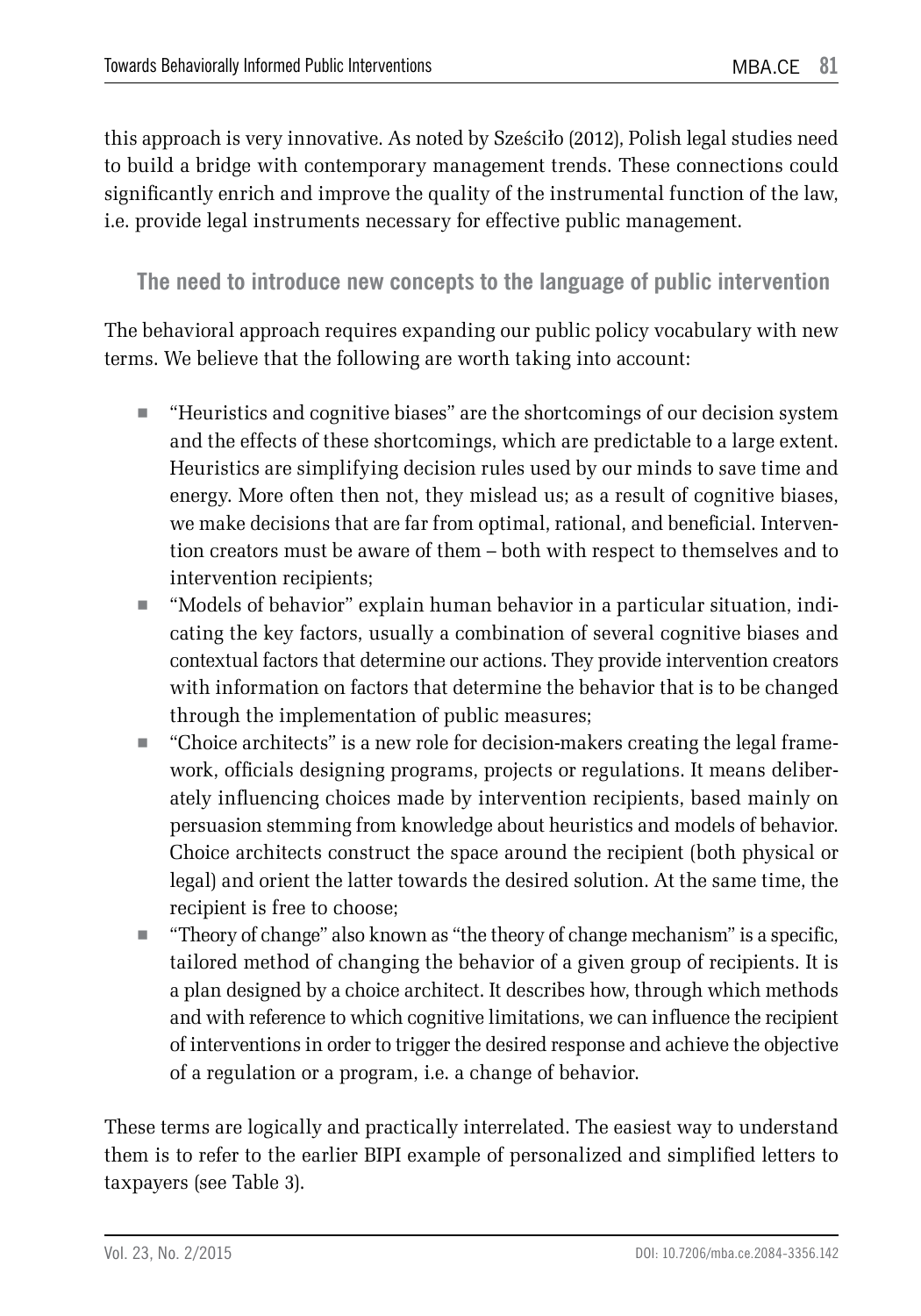**Modification of intervention design and evaluation tools**

Logical models are commonly used in the current practice of public intervention design and evaluation (usually programs and projects, much less often regulations). They are the graphical illustration of the so-called "intervention theory". The traditional logical model is based on the following cause and effect sequence:

INPUTS allow ACTIONS that bring OUTPUTS, which generate RESULTS and EFFECTS

Using this model to design and evaluate interventions, we assume an automatic transition from products to effects. For example, training provided to 20 people (OUTPUT of a project) leads to their improved knowledge (expected RESULT) and, in turn, to their employment (EFFECT).

In the behavioral approach to public intervention, this model needs significant modifications. The user's perspective is adopted. We need to ask ourselves if the planned outcomes will trigger the desired processes and behavior of recipients, which in turn will bring the expected effects. This means that the traditional logical sequence needs to be extended:

INPUTS allow ACTIONS that bring OUTPUTS, which trigger the CHANGE MECHANISM that generates the EFFECT – a permanent change.

There needs to be an entire reaction chain between OUTPUT (providing training to 20 people) and the EFFECT (finding employment). Training participants should listen to and understand trainers, internalize knowledge, put it into action, have the opportunity to prove their knowledge to the employer. The entire chain of events must be included in the logical model, as the success of the project depends on the probability of this sequence. Several proposals for the practical application of logic models in behavioral approach have already been formulated by scholars (Olejniczak, 2014; Olejniczak and Newcomer, 2014, p. 85–90; Pawson, 2013, p. 127–131).

**Pilot projects and testing public measures**

We have noted that the behavioral approach promotes user-oriented design. This term has been borrowed from the field of product development, based on a specific process technology. It usually follows this pattern: "Understand – Design – Test – Modify" (Wendel, 2013). The cycle can be repeated several times, until the designer

DOI: 10.7206/mba.ce.2084-3356.142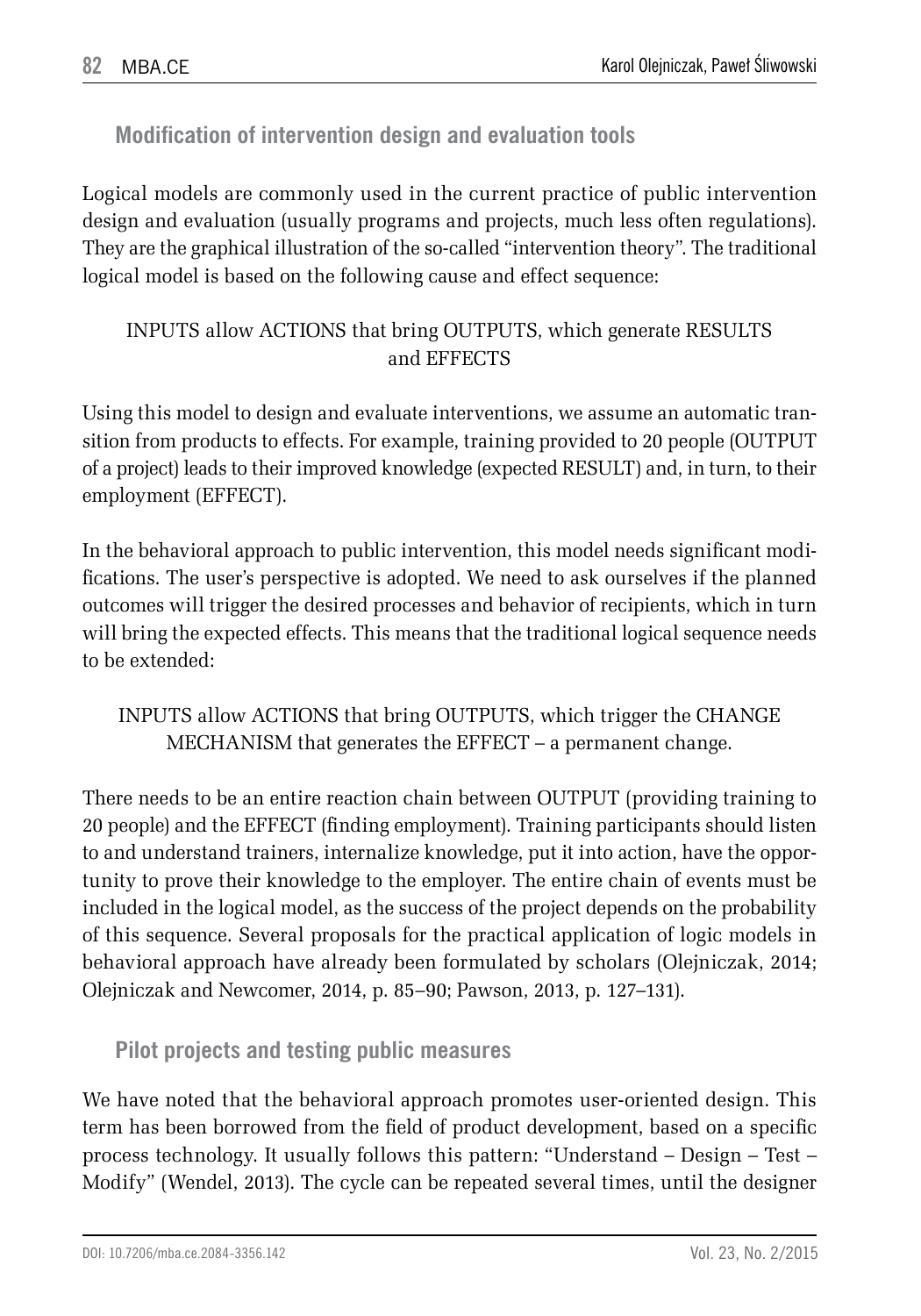has managed to create a product that will prove intuitive and user-friendly in the subsequent test.

When applied to public policy, this approach brings two outcomes. First, there is a clear shift of accents in the public policy cycle: from implementation, which used to absorb most of our attention and energy, to planning and testing, i.e. designing intervention. In the field of evaluation, this means focusing on ex-ante evaluation, although understood differently – not as a discursive process of modifying program provisions, but as a critical, empirical verification of a specific behavioral change theory applied in a given intervention. It seems that this may be an important field in which to improve Polish public programs. They tend to focus on a thorough diagnosis of the current situation (usually in the form of descriptive statistics and main trends) to indicate the direction of desired changes, but also all but disregard the mechanisms that need to be triggered and factors that must be influenced for these changes to occur. Thus, programs often turn into a catalogue of demands rather than a clear description of the logical sequence of actions to be taken in order to achieve a positive change in society and the economy.

Second, this approach requires us to conduct tests, which allow the adaptation of the original design (e.g., act, intervention, program) to actual behavior, motivation, and decision mechanisms of intervention recipients. This approach enables us to determine the following at a relatively low cost: which behavioral strategies are effective; what should be changed or improved; and what are the shortcomings of the applied solution. An example of such a test is the social initiative carried out in the UK to encourage members of the public to register as organ donors. During the test, eight different forms of incentives were applied in relation to eight groups of recipients; their effectiveness was then compared in order to determine which mechanisms best appealed to citizens and encouraged them to register as organ donors.

At the technical level (i.e. the level of organization and research planning), experimental research plans (randomized control trials) were applied in the majority of cases, followed by quasi-experiments (comparison groups). These approaches provide very strong evidence and are considered the gold standard of outcome evaluation methodology. In some cases, very innovative solutions were applied (although already recognized in social research methodology), namely simulations and games (Vermaas and Nieuwland, 2007). Their advantages are that they are much cheaper than experiments and do not require extensive involvement of participants, they are not invasive, and they allow for modifications of the solutions tested during the study – and, at the same time, provide results that are nearly as reliable as the results of experiments (de Vaus, 2006).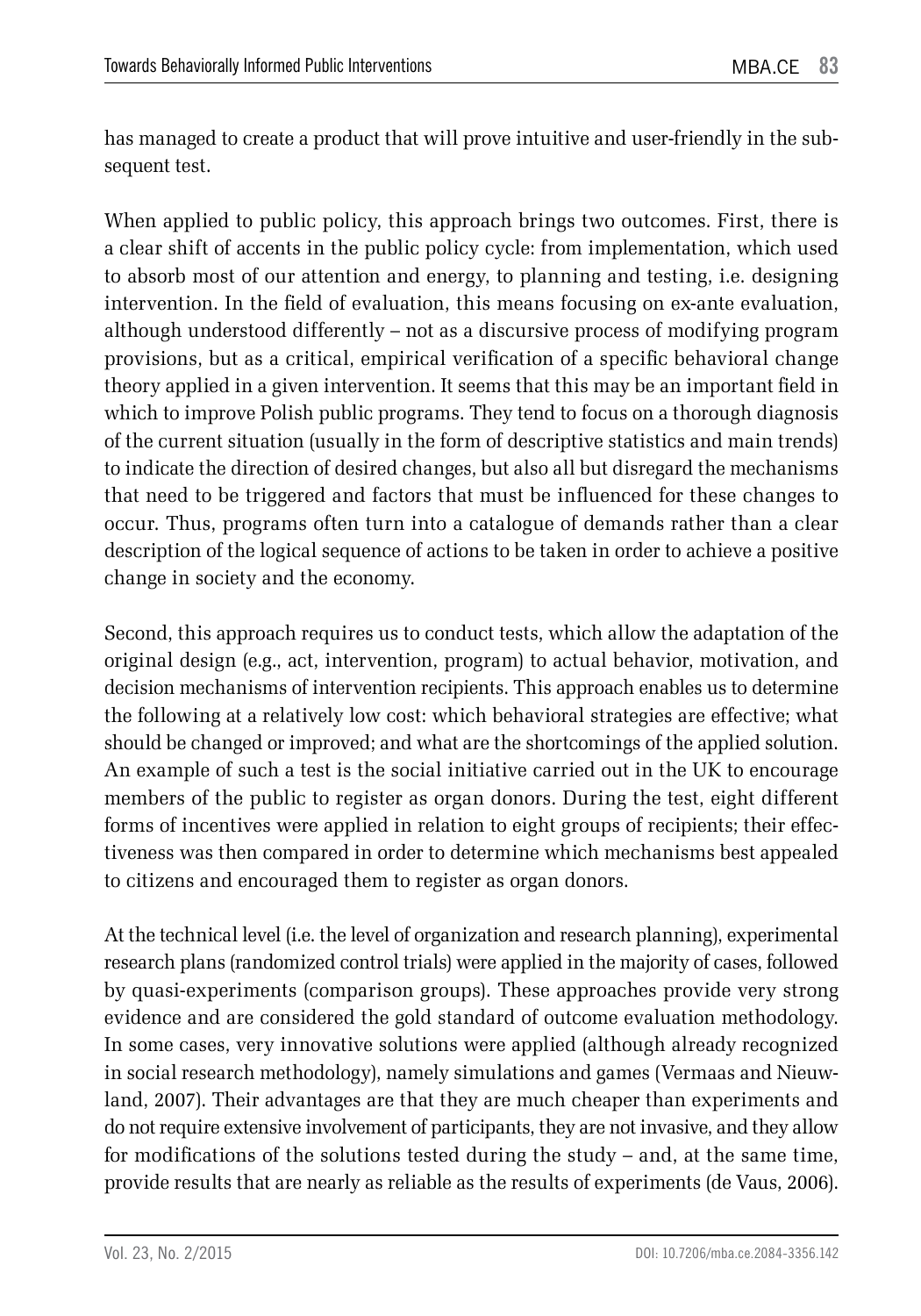**Examining the ethical aspects of the "psychological state"**

An important implication of BIPI is the change of relationship between the state and the citizen. In today's complex and dynamic world, where knowledge about humans and their limitations has been explored at the biological level, the issues of freedom of the individual and respect for human rights are often emphasized in the context of risks associated with the increasingly sophisticated methods of information control, collection and processing.

In this context, the use of BIPI raises an important question – does it mean manipulating citizens? This issue has already been dealt with by showing the differences between NUDGE and THINK. At the first glance, the tool is very effective, but the instruments resemble props from a film adaptation of George Orwell's "1984".

Consequently, the enthusiasm sparked by the first positive results brought by the application of this approach was followed by a number of less approving opinions of those who referred to our freedom to be humans: fallible, weak, prone to mistakes. And so, the debate revolves around the following questions: Are we witnessing the birth of a psychological state? What are the consequences for the already highly asymmetrical relations between the state and its administration, and the citizen? Are we moving towards the model of a state that manipulates its citizens? At present, it is difficult to answer this question. However, arguments put forward by both advocates and critics are worth analyzing. The topic should not be brushed aside – especially if we take into account that, for quite some time now, private corporations have not hesitated to explore it and use the possibilities offered *inter alia* by neuromarketing, without any general regulations in place.

### **Testing the effectiveness of BIPI in the Polish context**

Use of behaviorally-informed public interventions in the Polish context could make a significant contribution to the development of management and public policy analysis in Poland. We should note that attempts to explain the empirical effectiveness of interventions through the prism of their recipients' behavior (especially in the field of legal regulations) have been seldom explored by Polish researchers. Furthermore, as evidenced by the above examples from other countries (e.g., solutions adopted in Stockholm and Copenhagen), the introduction of the set of tools used in behavioral analysis can encourage the public to explore complex issues of public management. To put it colloquially, interesting pilot schemes and experiments are likely to sell better than complex legal acts or intricate strategies.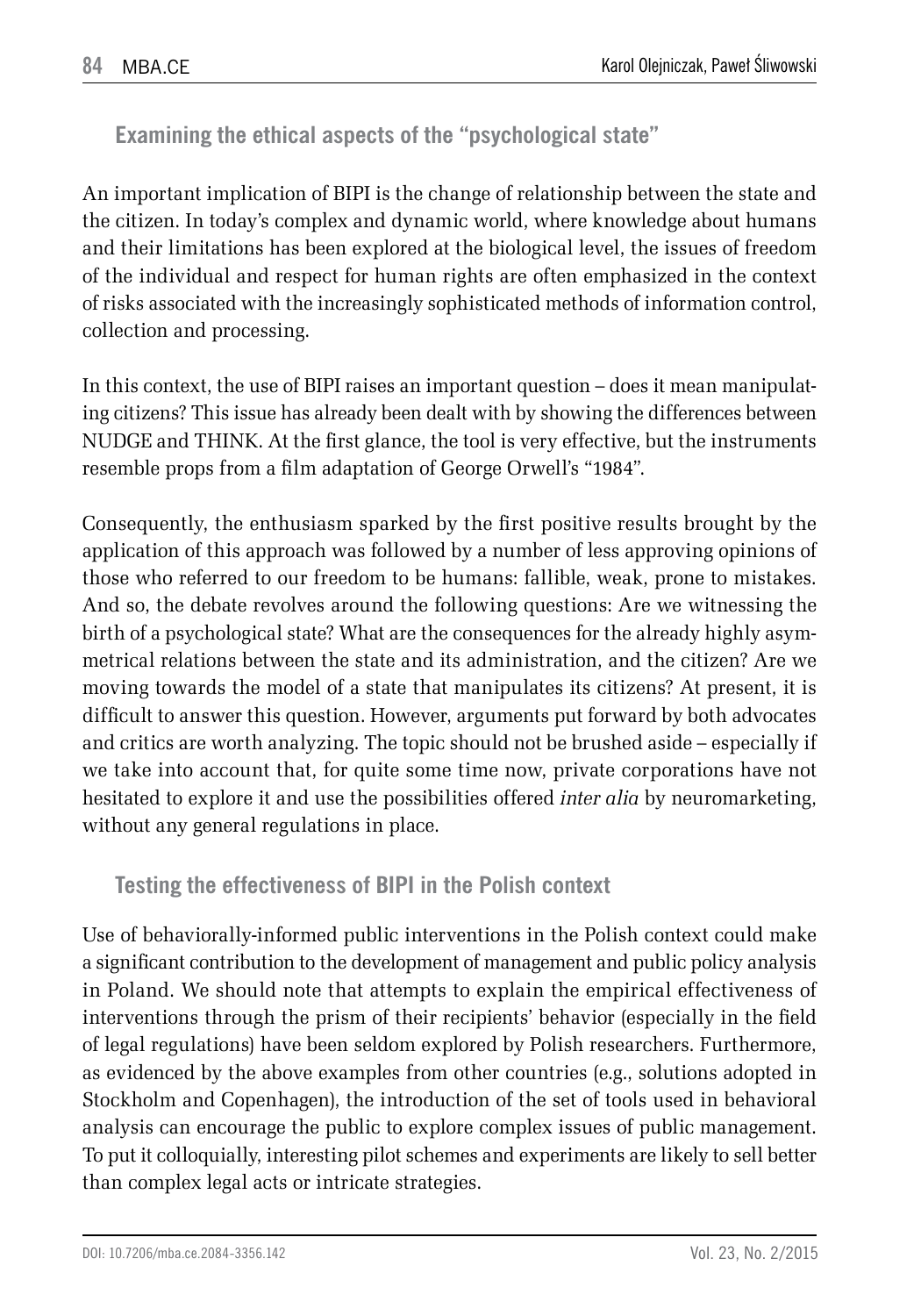Conducting tests before shifting the systemic paradigm appears justified for two reasons. Firstly, behavioral interventions have been carried out mainly in English-speaking countries. It is true that heuristics and cognitive biases are universal and we can all fall into their trap, but their associations in specific decision and behavior models are context-sensitive. Examples from literature suggest that certain self-interest limitations have different incidence in different cultures. The question we need to answer is whether all models of behavior and change mechanisms tested in the Anglo-Saxon culture could work in a similar manner in the post-socialist context (we must not forget that our heaviest baggage is an extremely low level of public trust).

Second, behavioral interventions are far from linear automatism. Human behavior is the product of various factors that come together. A durable and effective behavioral change usually requires constructing a "theory of change" (a mechanism) addressing a number of cognitive biases (van der Linden, 2013, p. 210, 213). Scholars exploring the subject have proven that a minor modification of a single element may bring about a great change. This is evidenced by the British experiment in which eight different forms of incentives were used to encourage people to register as organ donors. It turns out that it is not enough to appeal to one behavioral mechanism; instead, we need to test which of the many mechanisms is the most effective in a given context.

Taking into account the above issues, we believe that the behavioral approach can be tested in Poland in a relatively wide range of public interventions at different management levels.

Importantly, it can be used for both designing public interventions and explaining their mechanism. The first field consists of projects and programs under the cohesion policy. It seems that the "user's perspective" and the "theory of change based on the behavioral approach" are relatively easy to incorporate into the rich and advanced evaluation research methodology, especially in the case of studies aimed at describing the mechanisms that bring about certain effects of the intervention. It would be interesting to verify whether evaluations performed using the new approach provide a better understanding of the usefulness of projects co-financed by the EU, particularly those that would have a direct impact on people (e.g., those associated with the activation of the unemployed, preventing social exclusion or acquiring new competencies at different stages of life).

Regulations and laws are another promising testing field. They are currently subject to regulatory testing and impact assessments. In this respect, quantitative tools of economic analysis, including the cost-benefit analysis, play an important role. Good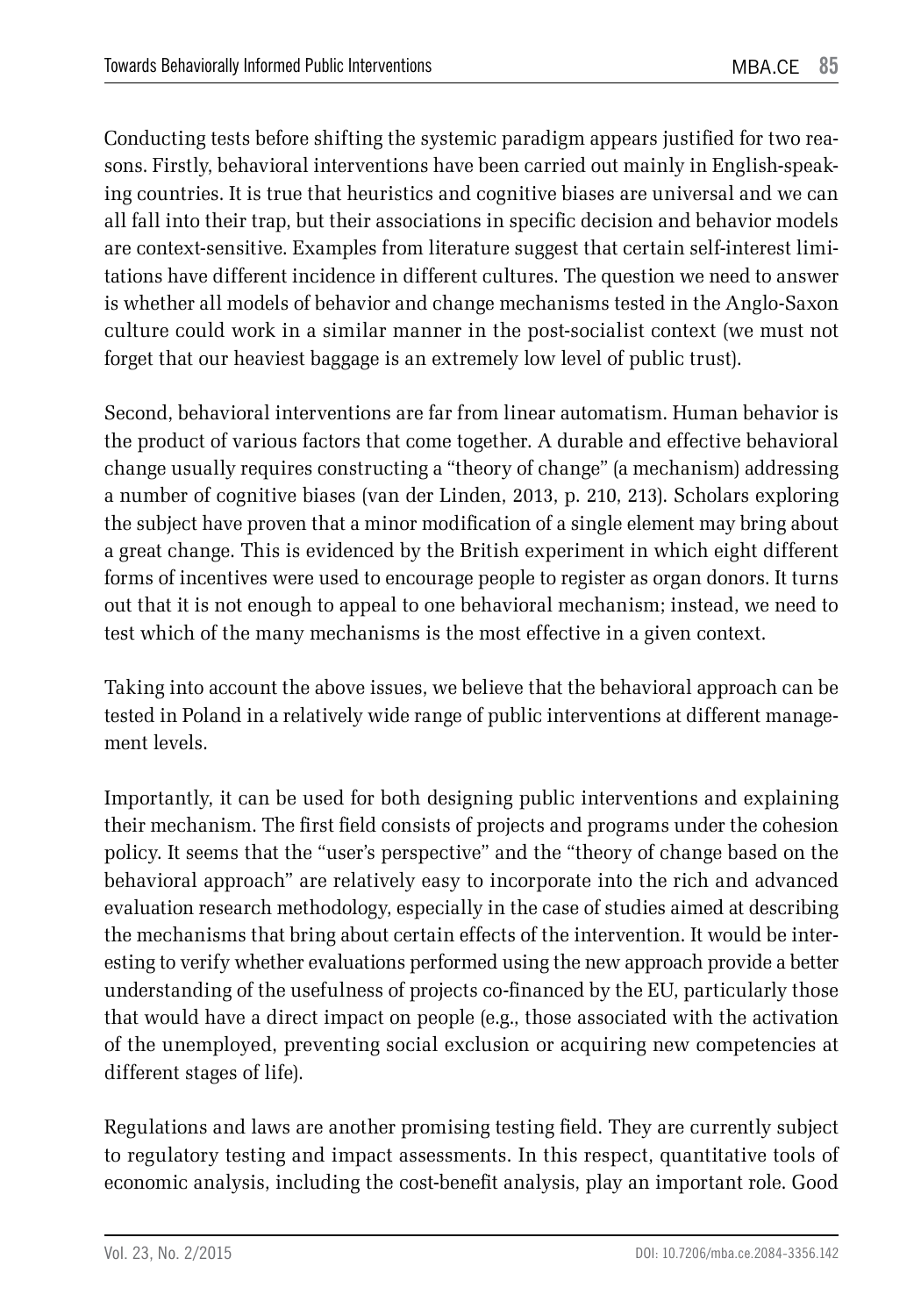examples from other countries (e.g., Singapore) have proven that expanding the traditional cost-benefit analysis with the behavioral approach is very valuable for those public interventions in which citizens' reactions and decision process are pivotal (Low, 2011). In the case of Poland, yet another argument seems to be of great consequence. The strategic objective of the next edition of the Operational Programme, dedicated to good governance, is to improve the quality of regulations (e.g., increasing the transparency and accessibility of law to citizens). The behavioral approach, with its philosophy of "user-friendly design" and choice architecture seems most propitious.

Regulations, projects, and initiatives aimed at space management – particularly urban space management – are the third test area. The plethora of local initiatives and the resilience of local governments open up many opportunities for testing innovative solutions and replicating them elsewhere. It can be done with respect to local interventions, directly affecting residents. We know that Polish cities face numerous new challenges: segregation, and disposal of waste, land development, use of public spaces by local communities and the enforcement of local taxes. All of them can be influenced through Behaviorally Informed Public Interventions.

## **Conclusion**

In the currently predominant public policy paradigm, the behavior of those targeted by public interventions is predicted and interpreted through the prism of neoclassical economics, i.e. the so-called rational choice theory. The design and evaluation of public interventions is influenced by the assumptions that people are rational, their decisions are based on their own interest, and they seek to maximize their benefits while minimizing costs. However, findings from recent breakthroughs in cognitive psychology indicate that human decisions are impacted by heuristics and cognitive biases. These findings are of key importance for public policy, as they help explain and predict actual human responses to regulations and public programs.

Psychological research findings are increasingly applied in practice. The new approach is referred to as "applied behavioral science". Specific projects, regulations and programs based on this approach are called "behaviorally informed public interventions" (BIPI). They can be characterized as follows:

- 1. They clearly define the recipient-intervention user, and adopt his/her perspective.
- 2. They recognize that the user, as well as intervention creators themselves, have cognitive limitations.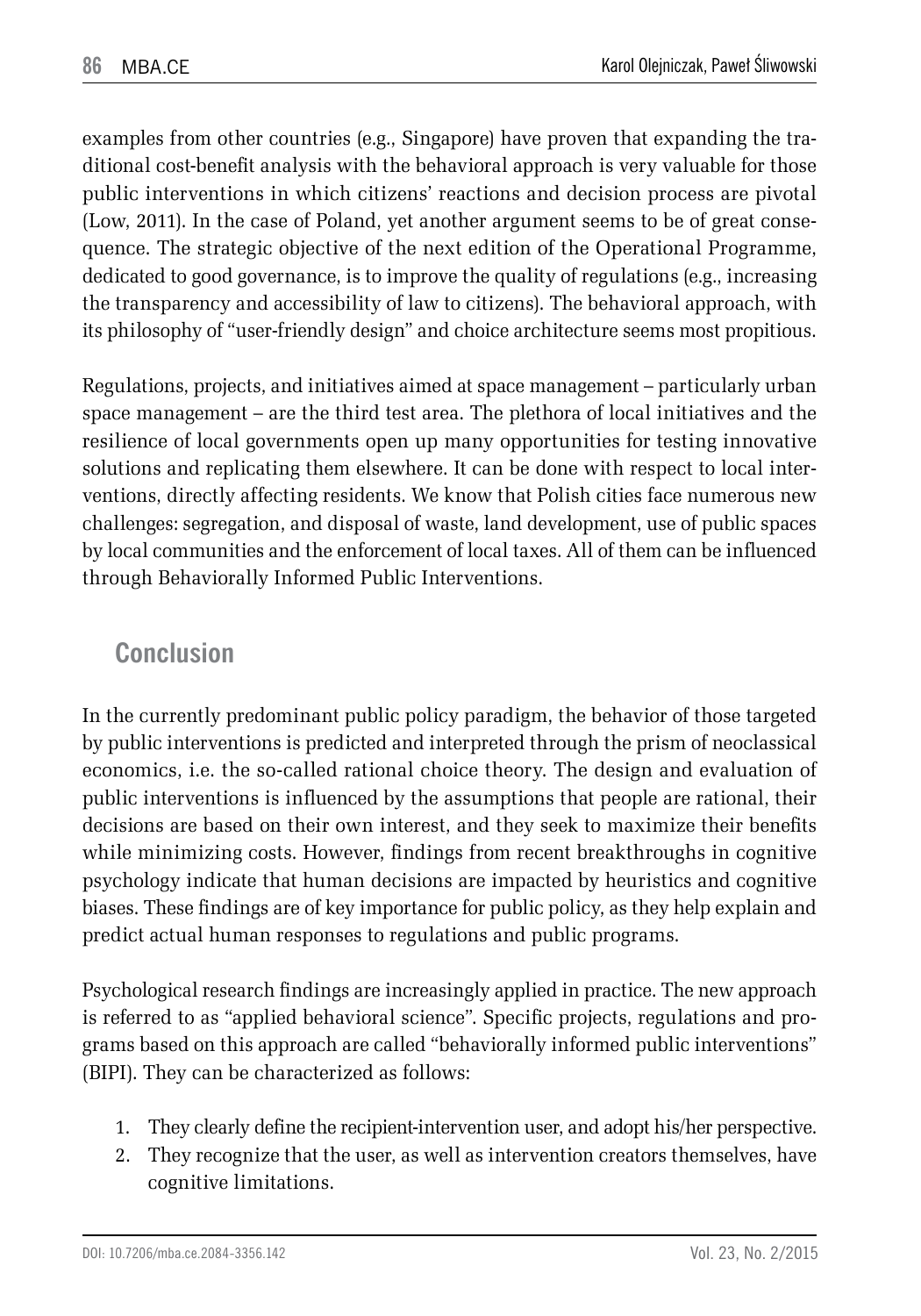- 3. They refer to limited rationality, bounded-willpower and self-interest.
- 4. They apply corrective solutions or use cognitive biases and limitations of recipients in their design of change mechanism.
- 5. They use pilot schemes, experiments and simulations to test interventions (including regulatory solutions) prior to applying them on a large scale.

Examples of such measures discussed in this article prove their high value for those in charge of designing public policies. The behavioral approach allows decision-makers (Leong, 2011, ix; Low, 2011, p. 5–6) to:

- Better understand the decisions and behavior of citizens, e.g., their actual everyday reactions to legal regulations and solutions implemented by public administration.
- Become aware of their own limitations, because public policymakers and those who design regulations are also subject to the rules of inference and to cognitive errors.
- **Design more effective interventions with minimum effort by adapting the** existing solutions to real decision mechanisms of citizens.

As noted above, the BIPI cannot be regard as a 'magic wand' that will allow policymakers to change people's behaviors and exert limitless influence on their decisions. Rather, this is a potentially effective tool to enrich the public policy process (from formulation through implementation to analysis) with the broader perspective of 'real people' instead of excessive reliability on the Weberian 'ideal type' (Idealtypus). It should be, then, seen as another source of fruitful knowledge to be integrated with those utilized previously. There is still much to be done in the course of building a coherent and systematic approach, but the growing body of international experiences allows us to look at those challenges with optimism while avoiding common biases of over-optimism or myopia).

BIPI has no intention to eradicate the transparency of public or political actions, civil education, dialogue, public deliberation or common responsibility that constitute the basis of modern democracy. Remaining sensitive to any attempts to use this approach in a manipulative manner, we should bear in mind that vivid public and academic debate on the work of Kahneman, Sustein and Thaler provoked one of the most valuable discussions on human decision-making processes in recent times. It allowed us to critically reconsider some of the fundamental questions about human actions in individual and social contexts.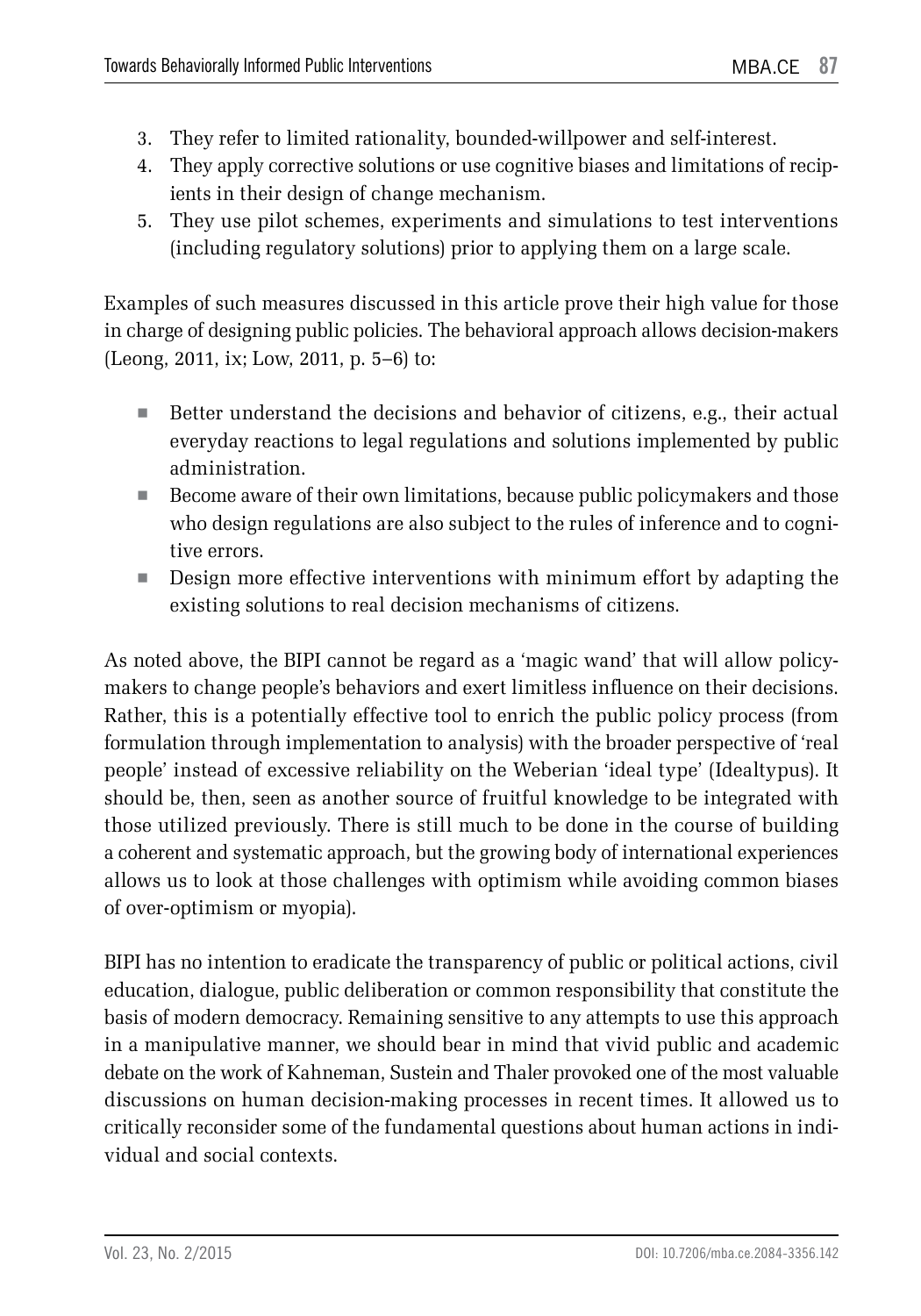#### **References**

- Amir, O., Ariely, D., Cooke, A., Dunning, D., Epley, N., Gneezy, U. and Silva, J. (2005). Psychology, behavioral economics, and public policy. *Marketing Letters*, *16*(3–4): 443–454. http://dx.doi.org/ 10.1007/s11002-005-5904-2
- Ariely, D. (2010). *Predictably Irrational: The Hidden Forces That Shape Our Decisions*. London: Harper Perennial.
- Astbury, B. and Leeuw, F.L. (2010). Unpacking black boxes: Mechanisms and theory-building in evaluation. *American Journal of Evaluation*, *31*(3): 363-381. http://dx.doi.org/10.1177/10982140 10371972
- Barr, M., Mullainathan, S. and Shafir, E. (2013). Behaviorally Informed Regulations. In: E. Shafir (ed.), *The Behavioral Foundations of Public Policy*. Princeton: Princeton University Press.
- Baumeister, R.F., and Vohs, K.D. (2007). *Encyclopedia of Social Psychology (1 edition.)*. Thousand Oaks, Calif: SAGE Publications, Inc. http://dx.doi.org/10.4135/9781412956253
- Beggs, J. (2013). *Homer economicus or Homer sapiens? Behavioral economics in The Simpsons*. http:// www.economistsdoitwithmodels.com/about/
- Behavioral Insights Team (2012). *Annual update 2011–2012*. London: Cabinet Office, United Kingdom.
- Bemelmans-Videc, M.-L. (2007). Introduction. Policy Instruments Choice and Evaluation. In: M.L. Bemelmans-Videc, R. Rist, E. Vedung (eds.), *Carrots, Sticks & Sermons*. Policy Instruments and Their Evaluation. New Brunswick: Transaction Publishers.
- Bendor, J. (2010). *Bounded Rationality and Politics*. Berkeley, London, New York: University of California Press.
- Cappelli, P. (2014). *Les nudges", force de Persuasion. Liberation*. http://www.liberation.fr/economie/2014/01/19/les-nudges-force-de-persuasion\_973983
- Chrabąszcz, R. and Zawicki, M. (2014). Nauki o polityce publicznej. In: M. Zawicki (ed.), *Wprowadzenie do nauk o polityce publicznej*. Warszawa: Polskie Wydawnictwo Ekonomiczne.
- Cialdini, R.B. (2008). *Influence: Science and Practice (5th Edition)*. Allyn and Bacon.
- Coryn, C., Noakes, L., Westine, C. and Schroter, D. (2011). A systematic review of theory-driven evaluation practice from 1990 to 2009. *American Journal of Evaluation*, *32*(2): 199–226. http:// dx.doi.org/10.1177/1098214010389321
- Cyert, R. and March, J. (1963). *Behavioral Theory of the Firm*. Englewood Cliffs: Prentice-Hall.
- Datta, S. and Mullainathan, S. (2012). Behavioral design: A new approach to development policy. *CGD Policy Paper*, 16(November): 1–33.
- Davies, H., Nutley, S. and Smith, P. (red.) (2009). *What works? Evidence-based policy and practice in public services*. Bristol: The Policy Press.
- de Vaus, D. (2006). Overview. In: D. de Vaus (ed.), *Research Design*. London: Sage Publications.
- DEA (2010). *Nudge, think or shove? Shifting values and attitudes towards sustainability: A briefing for sustainable development practitioners*. London.
- Dolan, P. (2013). Influencing the financial behaviour of individuals: The mindspace way. In: A. Oliver (ed.), *Behavioral Public Policy*. Cambridge: Cambridge University Press. http://dx.doi. org/10.1017/CBO9781107337190.009
- Donaldson, S.I. (2007). *Program Theory-Driven Evaluation Science: Strategies and Applications*. New York: Lawrence Erlbaum.
- Falkowski, A. and Zaleśkiewicz, T. (eds.) (2012). *Psychologia poznawcza w praktyce. Ekonomia, biznes, polityka*. Warszawa: Wydawnictwo Naukowe PWN.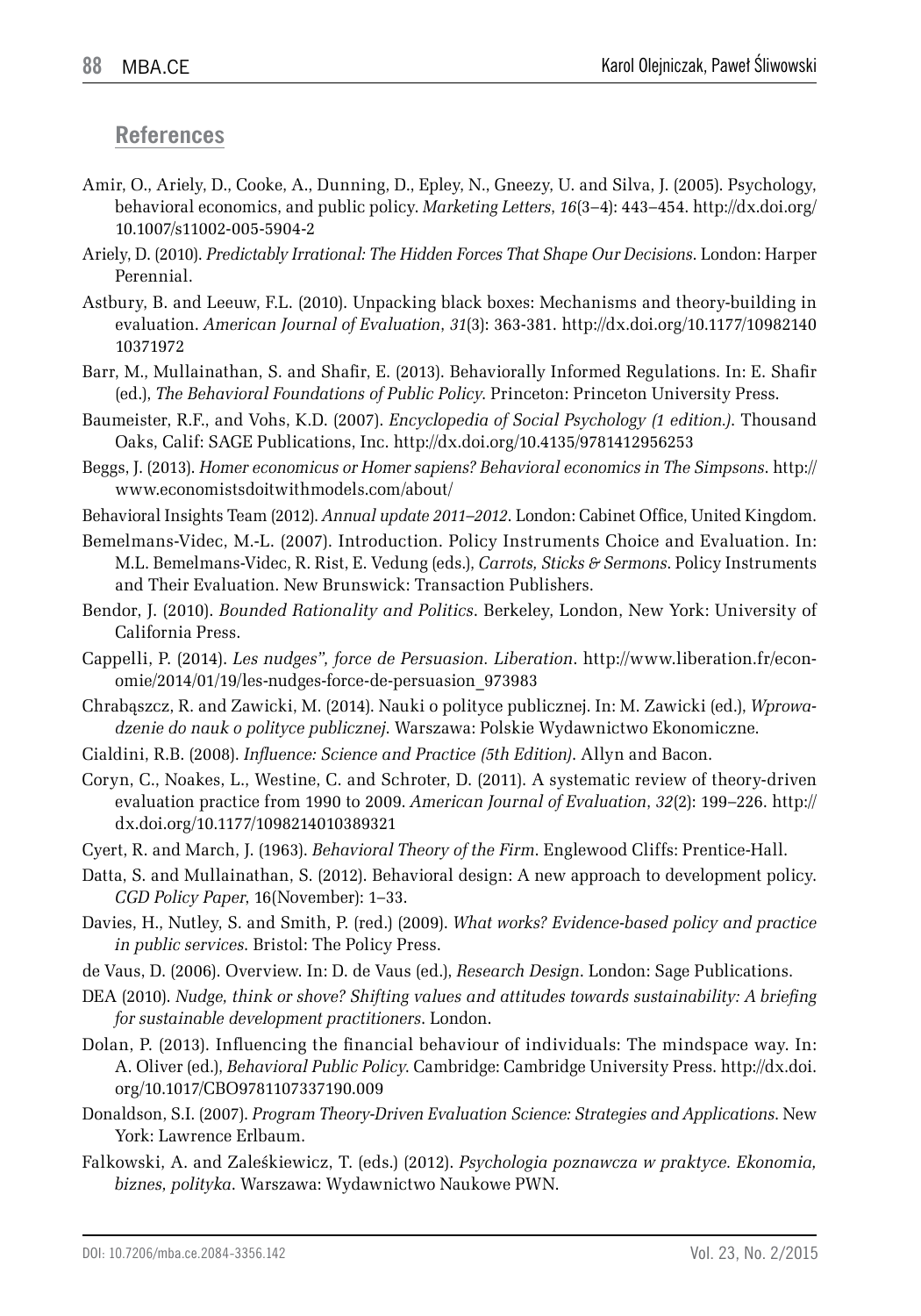- Frederick, S., Loewenstein, G. and O'donoghue, T. (2002). Time discounting and time preference: A critical review. *Journal of Economic Literature*, *40*(2): 351–401. http://dx.doi.org/10.1257/00220510 2320161311
- Groome, D. (1999). *An Introduction to Cognitive Psychology: Processes and Disorders (annotated edition edition)*. London; New York: Psychology Press.
- Hallsworth, M., Dolan, P., Halpern, D.D., King, D. and Vlaev, I. (2010). MINDSPACE. London: Institute for Government.
- Hausner, J. (2008). *Zarządzanie publiczne. Podręcznik akademicki*. Warszawa: Wydawnictwo Naukowe Scholar.
- Haynes, L., Service, O. and Goldacre, B. (2012). *Test, Learn, Adapt: Developing Public Policy with Randomised Controlled Trials*. London: UK Cabinet Office. Behavioral Insight Team.
- Howlett, M. (2011). *Designing Public Policies: Principles and instruments*. London, New York: Routledge.
- Hustwit, G. (2009). *Objectified, British documentary movie directed by Hustwit*: Plexi Production.
- Hustwit, G. (2011). *Urbanized. [British documentary movie]*.
- John, P., Cotterill, S., Richardson, L., Moseley, A., Smith, G., Stoker, G. and Wales, C. (2011). *Nudge, Nudge, Think, Think: Using Experiments to Change Civic Behavior*. London, New York: Bloomsbury Academic. http://dx.doi.org/10.5040/9781849662284
- Jolls, C., Sunstein, C.R. and Thaler, R.H. (2000). A behavioral Approach to law and economics. In: C.R. Sunstein (ed.), *Behavioral Law and Economics*. Cambridge: Cambridge University Press. http://dx.doi.org/10.1017/CBO9781139175197.002
- Jones, R., Pykett, J. and Whitehead, M. (2013). *Changing Behaviours: On the Rise of the Psychological State*. Cheltenham: Edward Elgar. http://dx.doi.org/10.4337/9780857936882
- Just, D. (2013). *Introduction to Behavioral Economics*. Danvers, MA: Wiley.
- Kahneman, D. (2013a). Foreword. In: E. Shafir (ed.), *The Behavioral Foundations of Public Policy*. Princeton: Princeton University Press.
- Kahneman, D. (2013b). *Pułapki myślenia. O myśleniu szybkim i wolnym*. Poznań: Media Rodzina.
- Krawczyk, M. (ed.) (2012). *Ekonomia eksperymentalna*. Warszawa: Wolters Kluwer Polska.
- Leeuw, F.L. (2003). Reconstructing program theories: Methods available and problems to be solved. *American Journal of Evaluation*, *24*(1): 5–20. http://dx.doi.org/10.1177/109821400302400102
- Leong, L.C. (2011). Foreword. In: D. Low (ed.), *Behavioral Economics and Policy Design: Examples from Singapore*. Singapore: World Scientific Publishing Company.
- Levitt, B. and March, J. (1988). Organizational learning. *Annual Review of Sociology*, *14*: 319–340. http://dx.doi.org/10.1146/annurev.so.14.080188.001535
- Low, D. (2011). Cognition, Choice and Policy Design. In: D. Low (ed.), *Behavioral Economics and Policy Design: Examples from Singapore*. Singapore: World Scientific Publishing Company. http://dx.doi.org/10.1142/9789814366014\_0001
- Lunn, P. (2014). *Regulatory Policy and Behavioral Economics*. Paris: OECD Publishing.
- Ly, K., Mazar, N., Zhao, M. and Soman, D. (2013). *A Practitioner's Guide To Nudging*. Toronto: Rotman School of Management.
- Martin, S.J. (2009). *Yes!: 50 Scientifically Proven Ways to Be Persuasive (Reprint edition)*. New York: Free Press.
- Mitchell Gregory (2005). Libertarian paternalism is an oxymoron. *Northwestern University Law Review*, *99*(3): 1245–1277.
- Mullainathan, S. and Allcott, H. (2010). Behavior and energy policy. *Science*, *327*: 1204–1205. http:// dx.doi.org/10.1126/science.1180775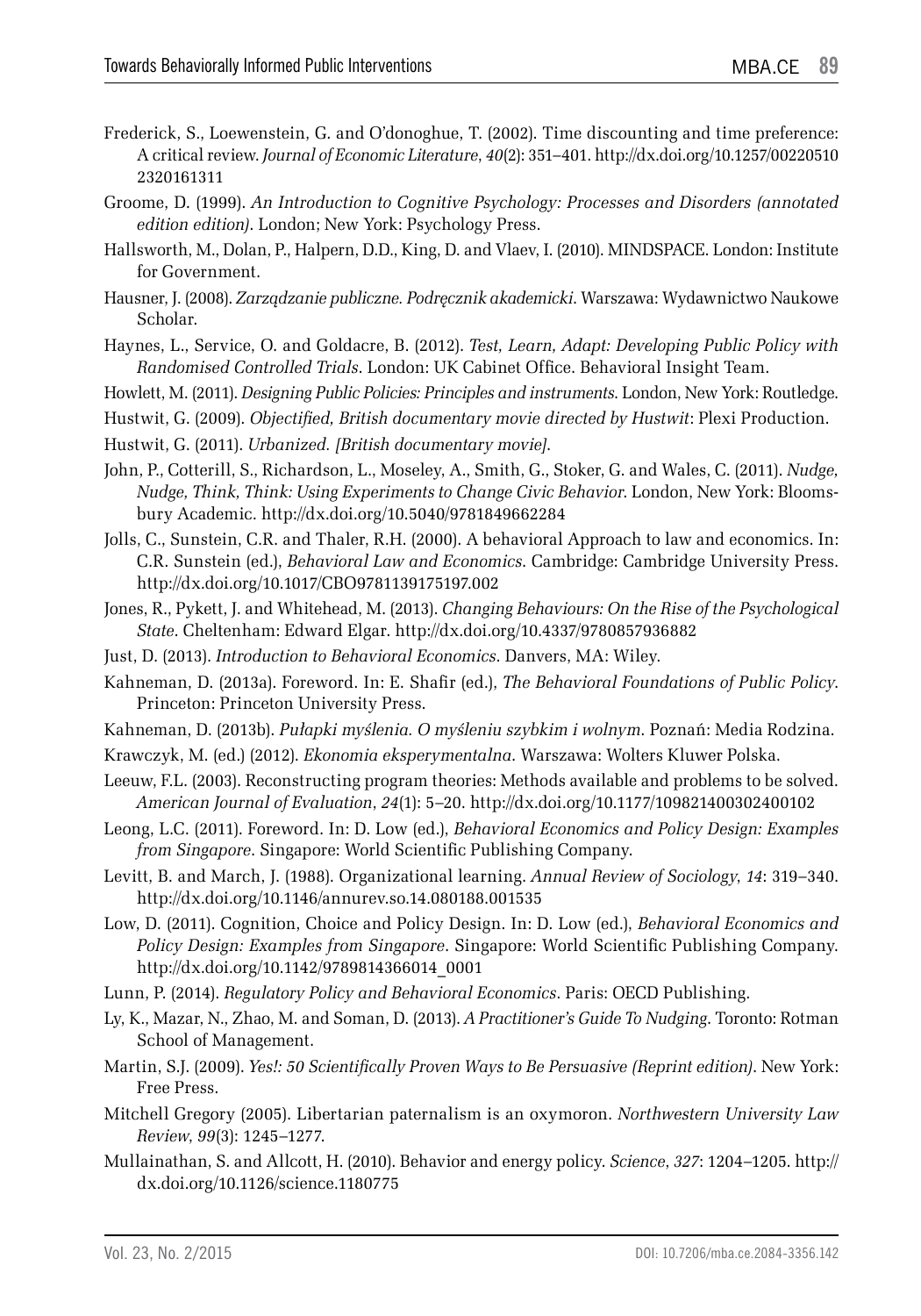- Munro, A. (2009). *Bounded Rationality and Public Policy. A Perspective from Behavioral Economics. Heidelberg*. London: Springer. http://dx.doi.org/10.1023/b99496
- Norman, D. (2013). *The Design of Everyday Things*. New York: Basic Books.
- Nutley, S.M., Walter, I. and Davies, H.T.O. (2007). *Using Evidence: How Research Can Inform Public Services*. Bristol: Policy Press.
- OECD (2007). *Evidence and education: Linking Research with Policy*. Paris: OECD.
- Olejniczak, K. (2014). Modele logiczne. In: B. Ledzion, K. Olejniczak, and J. Rok (eds.), *Jak wzmacniać organizacyjne uczenie się w administracji rządowej*. Warszawa: Wydawnictwo Naukowe Scholar.
- Olszewski, P. and Xie, L. (2005). Modelling the effects of road pricing on traffic in Singapore. *Transportation Research Part A: Policy and Practice*, *39*(7–9): 755–772. http://dx.doi.org/10.1016/j. tra.2005.02.015
- Osman Magda (2015). Does our unconscious rule? *The Psychologist*. *2*(28): 114–117.
- Pawson, R. (2013). *The Science of Evaluation: A Realist Manifesto*. London: SAGE Publications Ltd. http://dx.doi.org/10.4135/9781473913820
- Pedersen, A., Nielsen, H.Ø., Christensen, T. and Hasler, B. (2012). Optimising the effect of policy instruments: A study of farmers' decision rationales and how they match the incentives in Danish pesticide policy. *Journal of Environmental Management and Planning*, *55*(8): 1094–1110. http://dx.doi.org/10.1080/09640568.2011.636568
- Peng, J., Li, H., Miao, D., Feng, X. and Xiao, W. (2013). Five different types of framing effects in medical situations: A preliminary exploration. *Iranian Red Crescent Medical Journal*, *15*(2): 161–165. http://dx.doi.org/10.5812/ircmj.8469
- Plickert, P. (2014). *Regierungsberater Kanzlerin sucht Verhaltensforscher. Frankfurter Allgemeine Zeitung*. http://www.faz.net/aktuell/wirtschaft/wirtschaftspolitik/kanzlerin-angela-merkelsucht-verhaltensforscher-13118345.html
- Rabin, M. (1998). Psychology and economics. *Journal of Economic Literature*, *36*(1): 11–46.
- Rutter, T. (2014). What next for the nudge unit? *The Guardian*. accessed from http://www.theguardian.com/public-leaders-network/2014/jun/01/nudge-unit-behavioral-insights-team-conference
- Saussois, J.M. (2003). Knowledge management in government: An idea whose time has come. *OECD Journal on Budgeting*, *3*(3): 105–136. http://dx.doi.org/10.1787/budget-v3-art18-en
- Schneider, A. and Ingram, H. (1990). Behavioral assumptions of policy tools. *The Journal of Politics*, *52*(2): 510–529. http://dx.doi.org/10.2307/2131904
- Schwartz, N. (2004). Metacognitive Experiences in Consumer Judgment and Decision Making. *Journal of Consumer Psychology*, *14*(4): 332–348. http://dx.doi.org/10.1207/s15327663jcp1404\_2
- Shafir, E. (2013a). Introduction. In: E. Shafir (ed.), *The Behavioral Foundations of Public Policy*. Princeton: Princeton University Press. http://dx.doi.org/10.5744/florida/9780813044620.003.0001
- Shafir, E. (ed.) (2013b). *The Behavioral Foundations of Public Policy*. Princeton: Princeton University Press.
- Shillabeer, A., Buss, T.F. and Rousseau, D.M. (eds.) (2011). *Evidence-Based Public Management: Practices, Issues, and Prospects*. Armonk, New York, London: M.E. Sharpe
- Siadkowski, J. (ed.) (2014) *Grywalizacja. Zrób to sam!*, Fundacja Orange, http://grywalizujemy.pl/
- Simon, H.A. (1956). Rational choice and the structure of the environment. *Psychological Review*, 63(2): 129-138. http://dx.doi.org/10.1037/h0042769

Simon, H.A. (1997). *Administrative Behavior, 4th Edition*. New York: The Free Press.

Sunstein, C.R. (2014). *Why Nudge?: The Politics of Libertarian Paternalism*. New Haven & London: Yale University Press.